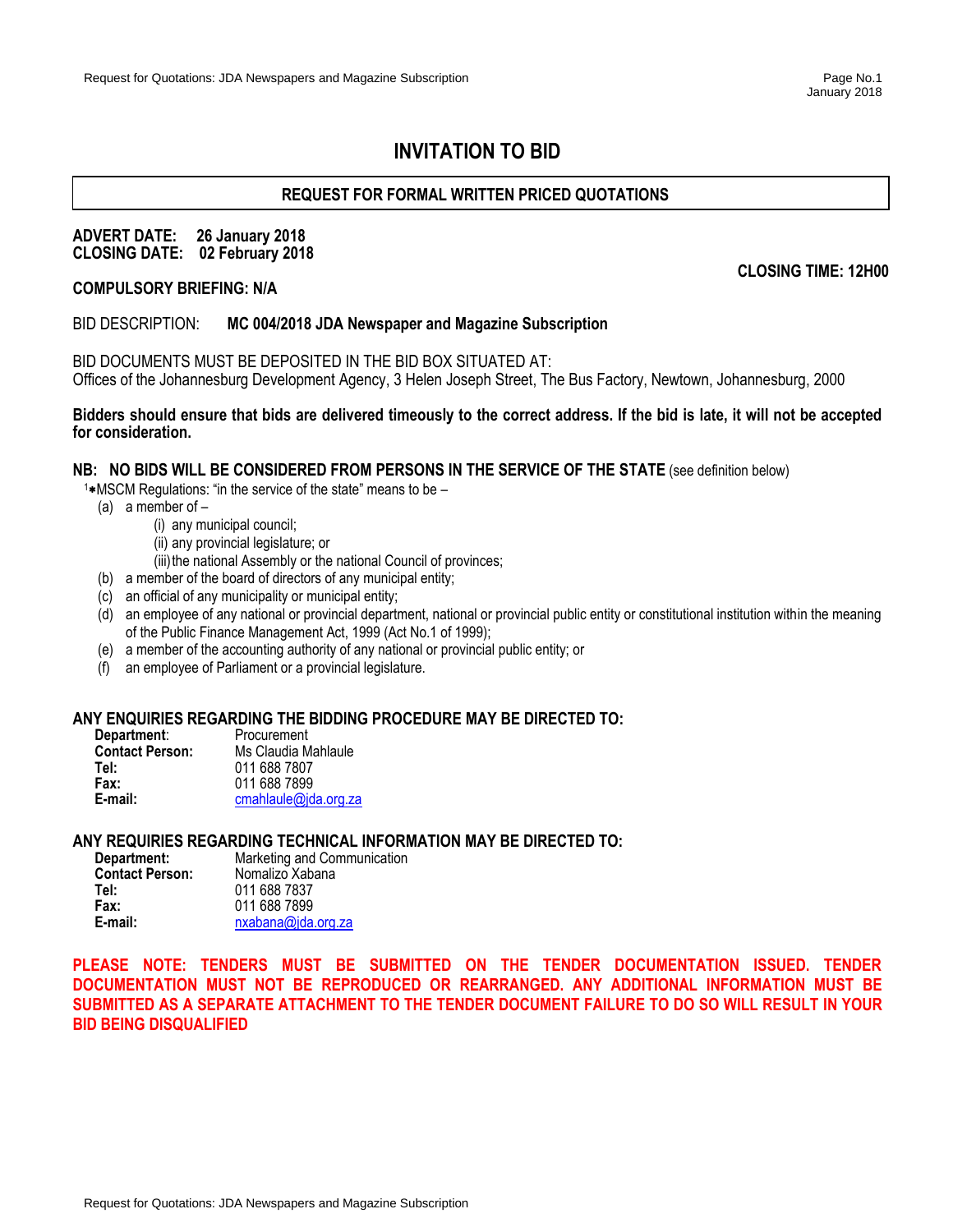# **OFFER**

| THE FOLLOWING PARTICULARS MUST BE FURNISHED<br>(FAILURE TO DO SO WILL RESULT IN YOUR BID BEING DISQUALIFIED) |             |             |                                            |  |
|--------------------------------------------------------------------------------------------------------------|-------------|-------------|--------------------------------------------|--|
| <b>BID / RFP NUMBER</b>                                                                                      |             | MC 003/2018 |                                            |  |
|                                                                                                              |             |             |                                            |  |
| <b>BID / RFP DESCRIPTION</b>                                                                                 |             |             | <b>Newspaper and Magazine Subscription</b> |  |
| <b>NAME OF BIDDER</b>                                                                                        |             |             |                                            |  |
| <b>POSTAL ADDRESS</b>                                                                                        |             |             |                                            |  |
| <b>STREET ADDRESS</b>                                                                                        |             |             |                                            |  |
| <b>TELEPHONE NUMBER</b><br><b>CODE</b>                                                                       |             |             | <b>NUMBER</b>                              |  |
| <b>CELLPHONE NUMBER</b>                                                                                      | <b>CODE</b> |             | <b>NUMBER</b>                              |  |
| <b>FACSIMILE NUMBER</b>                                                                                      | <b>CODE</b> |             | <b>NUMBER</b>                              |  |
| <b>VAT REGISTRATION NUMBER</b>                                                                               |             |             |                                            |  |
| <b>CSD SUPPLIER NUMBER1</b>                                                                                  |             |             |                                            |  |
| <b>COMPANY REGISTRATION NUMBER</b>                                                                           |             |             |                                            |  |
| <b>TAX VERIFICATION PIN</b>                                                                                  |             |             |                                            |  |
| <b>TOTAL BID PRICE</b>                                                                                       |             |             |                                            |  |
| <b>TOTAL BID PRICE in words</b>                                                                              |             |             |                                            |  |
|                                                                                                              |             |             |                                            |  |
|                                                                                                              |             |             |                                            |  |

| <b>SIGNATURE OF BIDDER</b>                                                                          |  |  |
|-----------------------------------------------------------------------------------------------------|--|--|
| CAPACITY UNDER WHICH THIS BID IS SIGNED                                                             |  |  |
| <b>DATE</b>                                                                                         |  |  |
| THE ABOVE PARTICULARS MUST BE FURNISHED. FAILURE TO DO SO WILL RESULT IN THE BID BEING DISQUALIFIED |  |  |

 $\overline{a}$ 

 $1$  Effective 1 July 2016, the JDA will only award business to suppliers who are registered on NCSD and suppliers will no longer be required to provide an Original Tax Clearance Certificate or any other registration documents.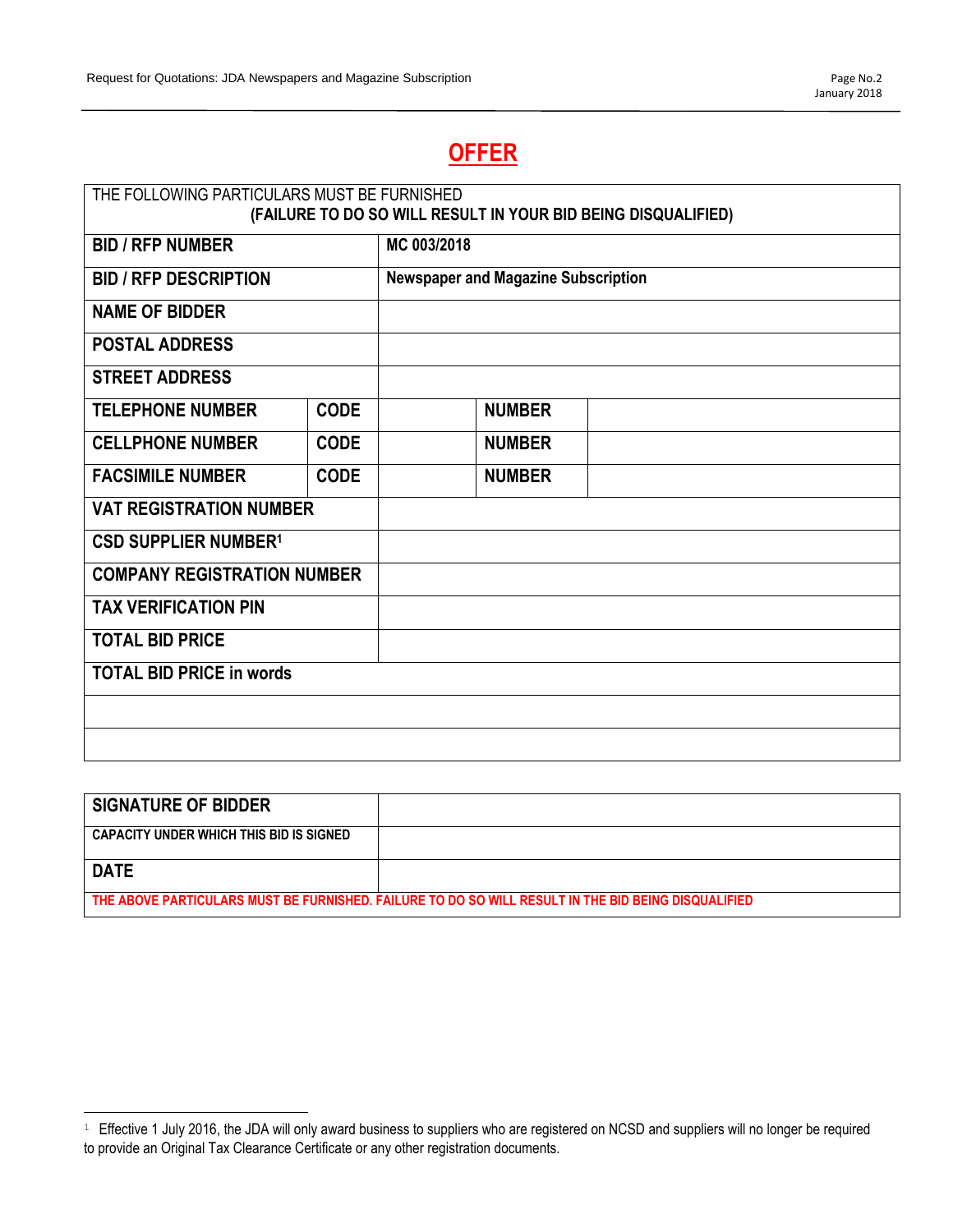# **The following conditions will apply:**

- No award will be made to a service provider who is not registered on the National Treasury Central Supplier Database.
- While copy of a valid Tax Compliant Status Letter from SARS is **NOT REQUIRED, NO** award can be made to a service provider whose tax matters are not in order with the SARS.
- An original and valid BBBEE status level verification certificate or a certified copy thereof must be submitted.
- **An SMME must submit a sworn affidavit confirming the following :** 
	- Annual turnover revenue of R10 million or less; and
		- **Level of black ownership**

# **Any misrepresentations in terms of the above constitutes a criminal offence as set out in the B-BBEE Act as amended**

- A copy of the bidder's latest municipal account in the name of the bidder or alternatively in the names of the directors / partners of the bidding entity must be submitted.
- Price(s) quoted must be valid for at least thirty (30) days from date of your offer.
- Price(s) quoted must be firm and must be exclusive of VAT.
- If the price quoted is above R 30 000 (inclusive of VAT), the quotation will be evaluated in terms of the 80/20 preference point system as prescribed in the Preferential Procurement Framework Act (No. 5 of 2000).

**Failure to comply with these conditions may invalidate your offer.**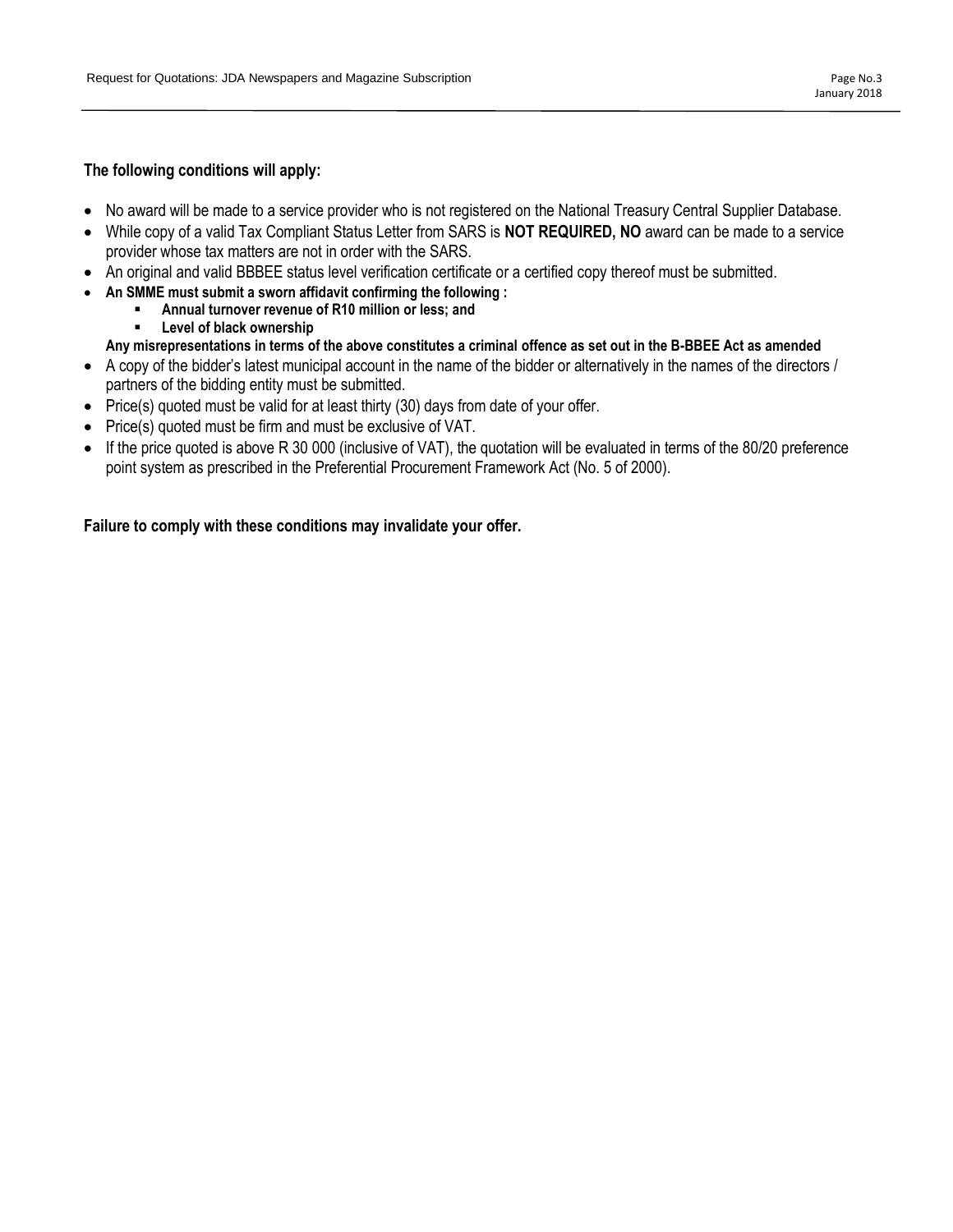### **To all our stakeholders**

### **RE: The channels of reporting fraudulent and Corrupt Activities**

The City of Johannesburg has a **zero-tolerance approach to Fraud, Theft, Corruption, Maladministration, and Collusion** by suppliers with employees. To reinforce this commitment, more channels have been added to report any Fraudulent and Corrupt activities.

Instances of corporate fraud and misconduct remain a constant threat to service delivery. The City of Johannesburg took a resolution to adopt strategic interventions aimed at combatting fraud and corruption. The City took a decision to centralize the reporting of fraudulent and corrupt activities through the establishment of an independent fraud hotline which is managed by independent service providers.

All people doing business with the Johannesburg Development Agency are encouraged to report any corrupt or illegal practice.

Employees are encouraged to report fraud, waste or other concerns suggestive of dishonest or illegal activities.

# **Anyone can report fraudulent and corrupt activities through one of the following channels:**

- Toll free number………………………………..0800 002 587
- Toll free Fax ………………………………………0800 007 788
- SMS (charged @ R1.50)…………………..32840
- Email Address:…………………………………..anticorruption@tip-offs.com
- Web site:……………………………………………www.tip-off.com
- Free post:…………………………………………Free post, KNZ 138, Umhlanga, 4320



Let's join hands to take up the Fight against Fraud and Corruption in our society.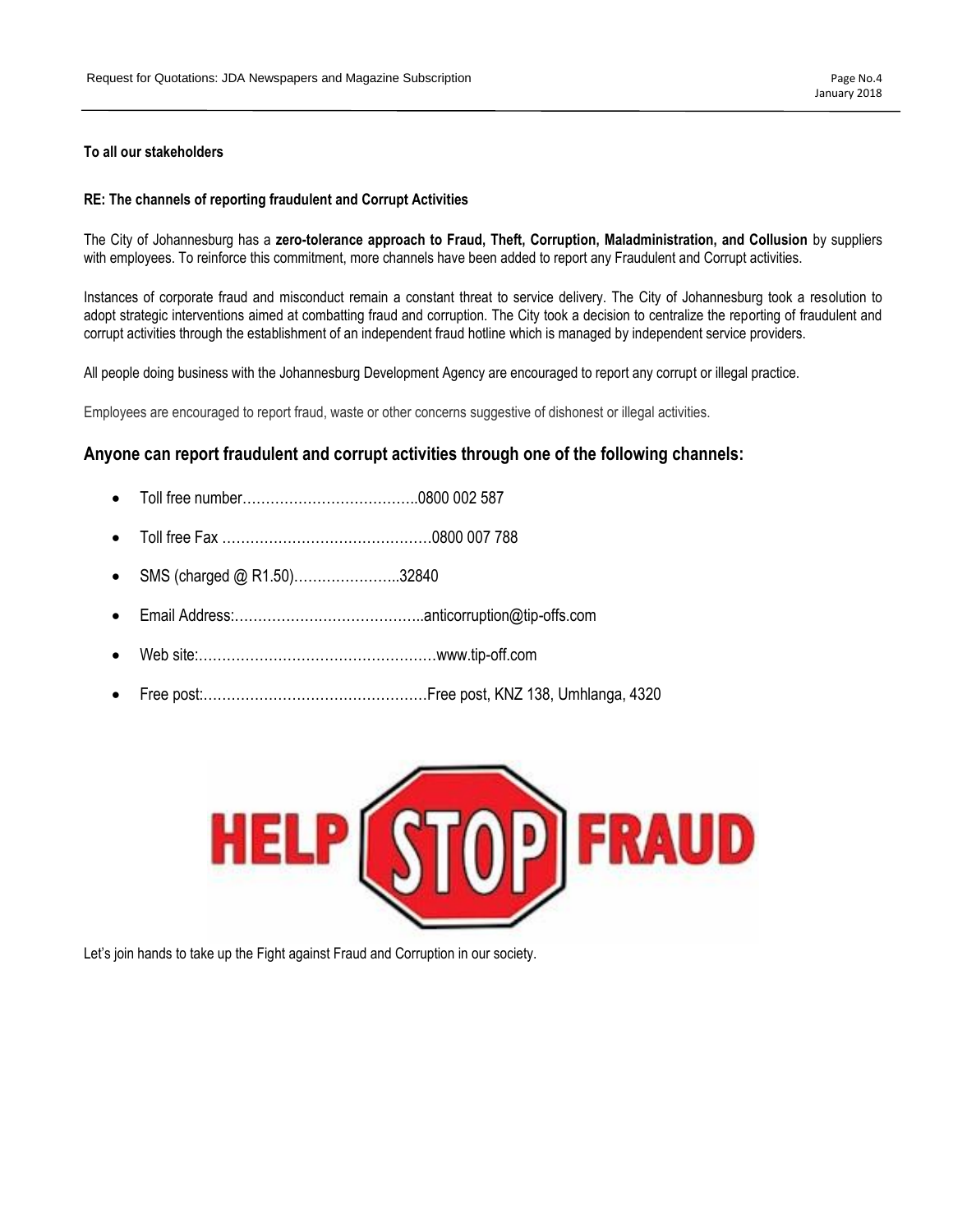# **REQUEST FOR FORMAL WRITTEN PRICE QUOTATIONS from:**

# **Service Providers who can subscribe on behalf of the Johannesburg Development Agency (JDA) newspapers and magazines.**

# **1. INTRODUCTION**

The Johannesburg Development Agency (JDA) is an area based development agency. The project implementation area covers the Johannesburg Municipality. In order to gain awareness of what is taking place in its area of implementation the JDA needs to stay abreast of current news. In order to do this it needs to have a regular supply of selected newspapers and magazines.

# **2. SCOPE OF WORK**

This RFQ seeks to secure the services of a company that can supply the JDA with an annual supply of selected newspapers and magazines on a consistent basis.

# **3. COMPULSORY BRIEFING SESSION**

N/A

# **4. DURATION**

The duration of the appointment period will be twelve (12) months.

# **5. NOTES FOR PRICING (COST SCHEDULE)**

- Below is a proposed format for the cost schedule.
- **Tenderers are to replicate the Costing Schedule as per the table below and submit it as part of their fee proposal.**
- The bidder is to quote a comprehensive price.
- Please note that the work will include normal working hours and on weekends.
- Provide detailed pricing thereon and ensure the accurate bid price is provided on the Offer of this RFP.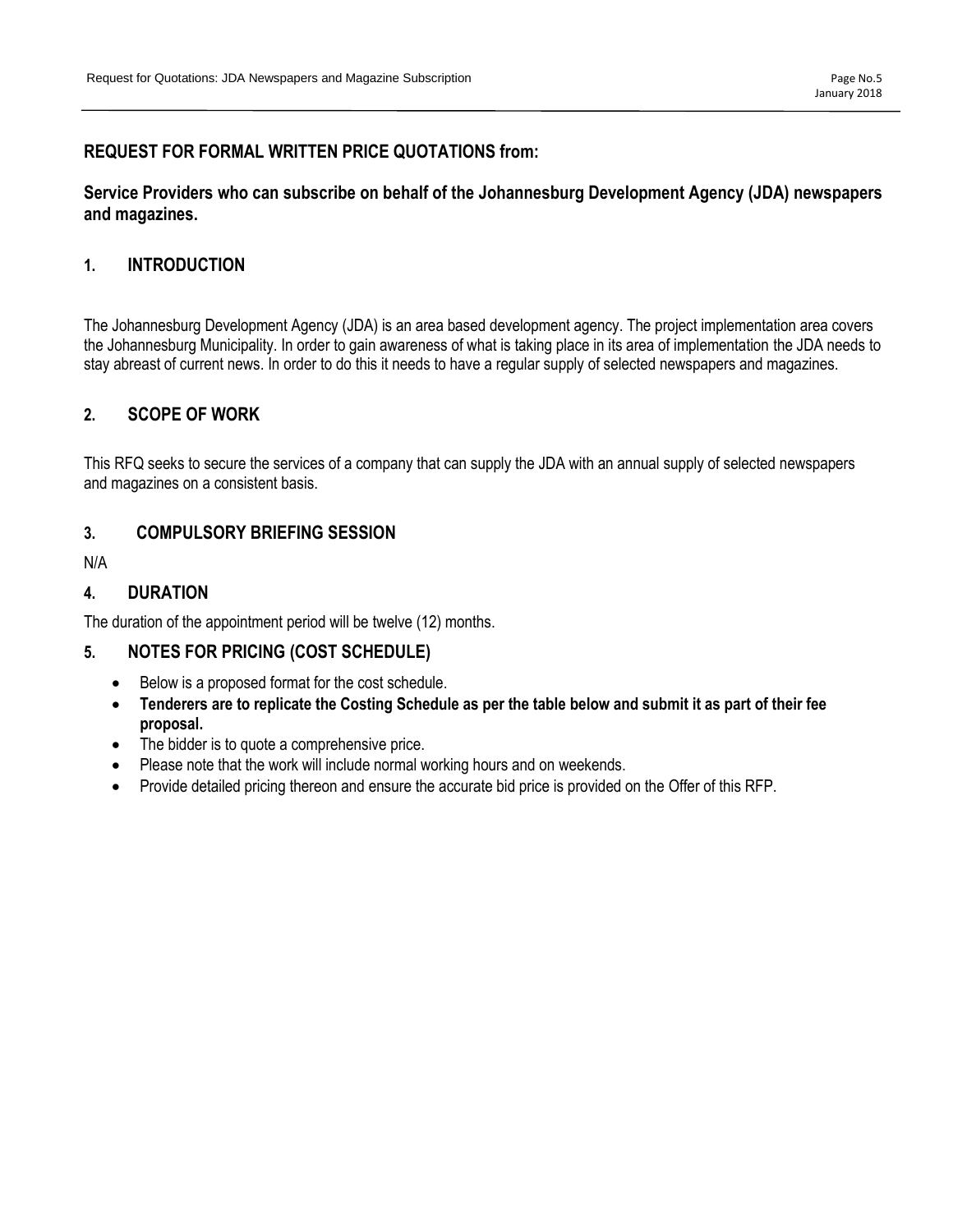### **Table 1: Costing Schedule**

| A: SERVICE PROVIDER COST SCHEDULE |                            |                                                    | <b>Total Cost</b><br>(ex VAT) |
|-----------------------------------|----------------------------|----------------------------------------------------|-------------------------------|
| No.                               | Newspaper/magazine         | <b>Subscription cost per</b><br>newspaper/magazine | 100                           |
| $\mathbf{1}$                      | Sowetan                    | 100                                                |                               |
| $\frac{2}{3}$                     | <b>Sunday Times</b>        |                                                    |                               |
|                                   | Citizen                    |                                                    |                               |
| $\overline{4}$                    | <b>Financial Times</b>     |                                                    |                               |
| 5                                 | Mail and Guardian x 2      |                                                    |                               |
| $\overline{6}$                    | <b>Engineering News</b>    |                                                    |                               |
| $\overline{7}$                    | <b>Business Day</b>        |                                                    |                               |
| $\overline{8}$                    | <b>City Press</b>          |                                                    |                               |
| $\overline{9}$                    | The Star                   |                                                    |                               |
| 10                                | <b>Construction Review</b> |                                                    |                               |
| $\overline{11}$                   | Creative Feel Magazine     |                                                    |                               |
|                                   |                            | <b>TOTAL COST</b>                                  |                               |
|                                   |                            | <b>MANAGEMENT FEE %</b>                            |                               |
|                                   |                            | <b>MANAGEMENT FEE</b>                              |                               |
|                                   |                            | <b>TOTAL FEE (EXCL VAT)</b>                        |                               |

Tenderers must ensure that the final TOTAL FEE is correctly carried to the "offer" page. The value recorded on the offer page will be regarded as the tendered amount.

**Failing to price as required will result in the tender being disqualified.**

# **6. PRESENTATION OF QUOTATIONS**

Submissions are to consist of a short **(not to exceed pages)** and comprehensible report that must provide the JDA with sufficient information to make a sound and fair evaluation of the quotation as well as the experience and capability of the applicant to undertake and manage the project successfully.

The report should be structured and submitted **using the same item numbers as below** for the required sections of the report. With all the requested information must be clearly spelt out:

**Failure to comply with the requirements above will result in tenderers been negatively scored for responsiveness or disqualified for non-compliance.**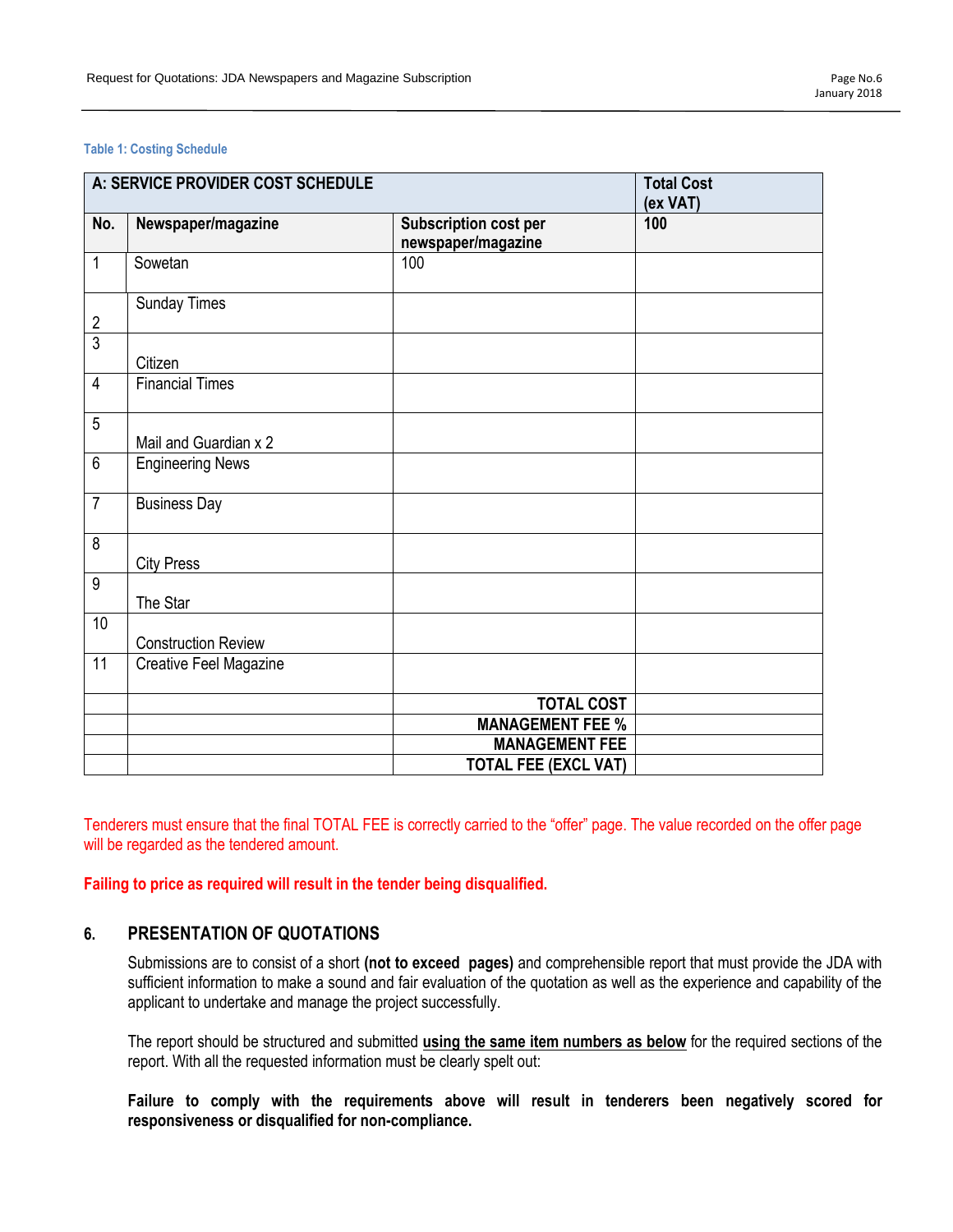# **Note for consortium and joint ventures**

- The items above are to be addressed and completed by **EACH** member of the consortium or joint venture.
- An agreement between all parties of the consortium or joint venture is to accompany the tender submission
- A lead consultant is to be appointed and noted in the submission

### **Failure to comply with these conditions may invalidate your offer.**

# **7. ASSESSMENT CRITERIA**

Submissions will be evaluated on the criteria to follow:

- Technical
- BBBEE status
- Price / BBBEE

# **8. TECHNICAL**

The technical assessment is based on the criteria set-out below.

### **8.1 Technical Assessment**

The technical assessment is based on the criteria set-out below namely (i) key returnable documents, (ii) the experience of the company (i.e. painting of parking bays and storm water drains).

Tenderers will have to submit compliant documents and score a minimum number of points in the technical evaluation in order to be considered further in the evaluation process.

|  | -<br><b>Total</b> | points | חמו | Mi<br>points required<br>almum. | 70%<br>mır<br>threshold<br>1S<br>84<br>which<br>ОТ |
|--|-------------------|--------|-----|---------------------------------|----------------------------------------------------|
|--|-------------------|--------|-----|---------------------------------|----------------------------------------------------|

#### **KEY RETURNABLE DOCUMENTS Total Points Points Points Points Points Points** A 20 | Original or Certified Copy of BBBEE Certificate | Points will only be allocated for key returnable documents correctly completed an submitted 2 Latest municipal account / Lease agreement | key returnable documents | 2 A statement from an independent auditor / accountant regarding the tenderer's financial standing to undertake this project. 3 Certified copies of directors / partners identity documents <sup>3</sup> Forms A to E completed in full and signed 10

### **Table 2: Key Returnable Documents**

### **Table 3 Company Experience**

| <b>COMPANY</b>    | <b>Total</b>  | <b>Criteria</b>                                    | <b>Description of criteria</b>    | <b>Points</b> |
|-------------------|---------------|----------------------------------------------------|-----------------------------------|---------------|
| <b>EXPERIENCE</b> | <b>Points</b> |                                                    |                                   |               |
|                   | 50            | More than 5 years of existence with solid track    | Points will only be allocated for | 50            |
|                   |               | record of providing Public Relations (PR) services | the credibility of the, Marketing |               |
| Company           |               | More than 4 years less than 5 years of existence   | and Promotion initiatives         | 40            |
| Experience and    |               | with solid track record of providing PR services   |                                   |               |
| Track record for  |               | More than 3 years less than 4 years of existence   | Project information               | 30            |
| delivering        |               | with solid track record of providing PR services   | contained elsewhere in the        |               |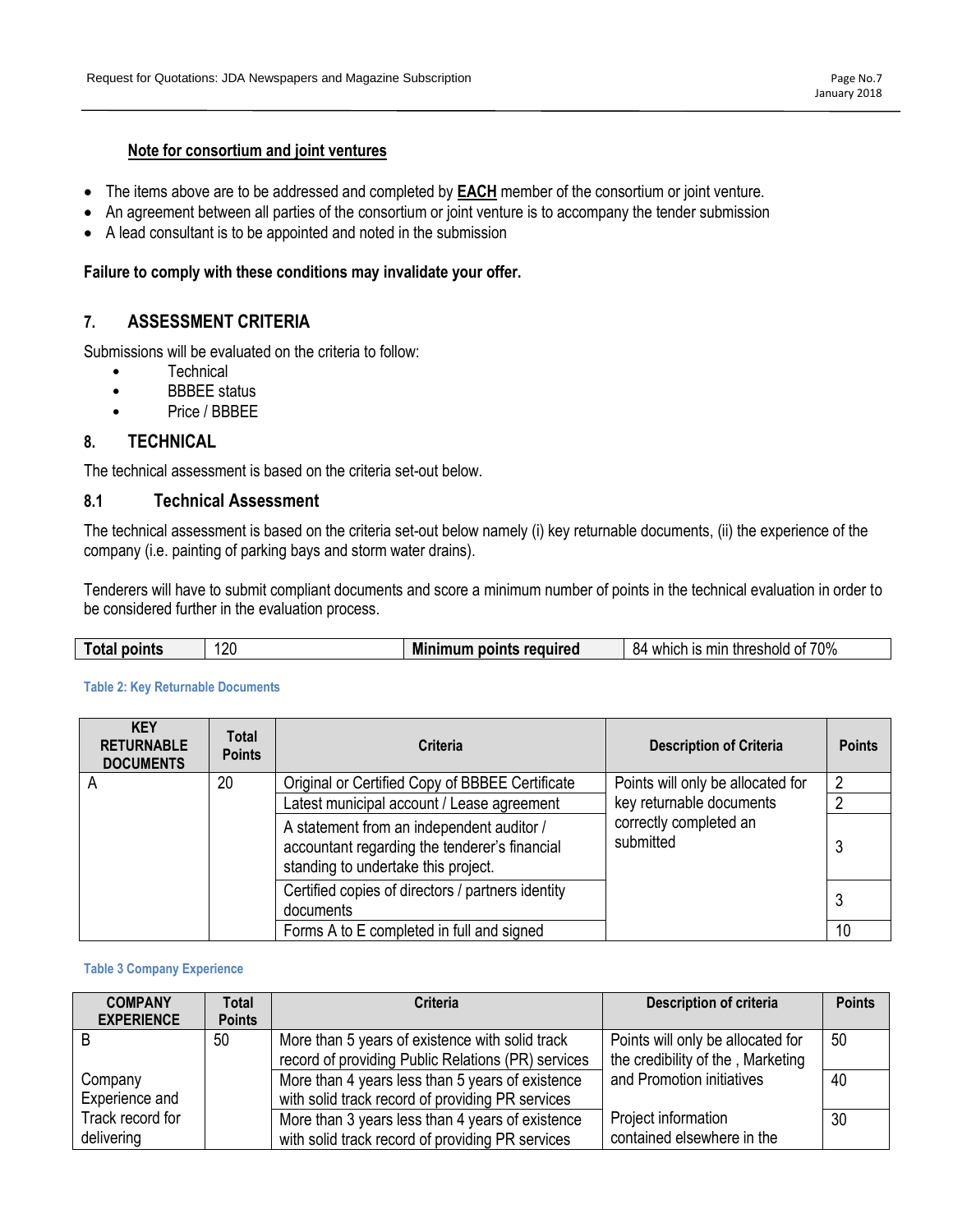| <b>COMPANY</b><br><b>EXPERIENCE</b> | Total<br><b>Points</b> | Criteria                                          | Description of criteria    | <b>Points</b> |
|-------------------------------------|------------------------|---------------------------------------------------|----------------------------|---------------|
| Marketing and                       |                        | More than 2 years less than 4 years of existence  | tender submission will not | 20            |
| Promotional                         |                        | with solid track record of providing PR services  | be considered.             |               |
| services                            |                        | Less than two years of existence with solid track |                            | 10            |
|                                     |                        | record of providing PR services                   |                            |               |

### **Table 4: Contactable References**

| <b>CONTACTABLE</b><br><b>REFERENCES</b> | Total<br><b>Points</b> | <b>Criteria</b>                            | <b>Description of criteria</b>                                   | <b>Points</b> |
|-----------------------------------------|------------------------|--------------------------------------------|------------------------------------------------------------------|---------------|
| C <sub>4</sub>                          | 50                     | Five or more satisfactory references       | Points will only be allocated for                                | 50            |
|                                         |                        | Only three to four satisfactory references | references on related Social                                     | 30            |
| Contactable                             |                        | Only one to two satisfactory references    | Media, Marketing and                                             |               |
| reference (on                           |                        |                                            | Promotion initiatives as listed                                  | 10            |
| client letter head)                     |                        |                                            | in the scheduled requested                                       |               |
| for related Social                      |                        |                                            |                                                                  |               |
| Media, Marketing                        |                        |                                            | References must be on the                                        |               |
| and Promotion                           |                        |                                            | client's letterhead or on a                                      |               |
| initiatives                             |                        |                                            | document stamped by the                                          |               |
|                                         |                        |                                            | client and must confirm the                                      |               |
|                                         |                        |                                            | project description, services<br>rendered in order to obtain the |               |
|                                         |                        |                                            |                                                                  |               |
|                                         |                        |                                            | points.                                                          |               |
|                                         |                        |                                            | If any of the required                                           |               |
|                                         |                        |                                            | information does not appear in                                   |               |
|                                         |                        |                                            | the reference, zero points will                                  |               |
|                                         |                        |                                            | be awarded.                                                      |               |

# **8.2 BBBEE Status**

Having completed a technical evaluation, points will be awarded for empowerment (BBBEE), in accordance with the Preferential Procurement Regulations 2017 published in Government Gazette No. 40553 dated 20 January 2017. The following table is applicable in this regard:

| <b>B-BBEE Status Level</b>   | Number of Points          |
|------------------------------|---------------------------|
| Of Contributor               | Tenders up to R50 million |
|                              | 20                        |
| 2                            | 18                        |
| 3                            | 14                        |
|                              | 12                        |
| 5                            | 8                         |
| 6                            |                           |
|                              |                           |
| 8                            | 2                         |
| Non-Compliant<br>contributor |                           |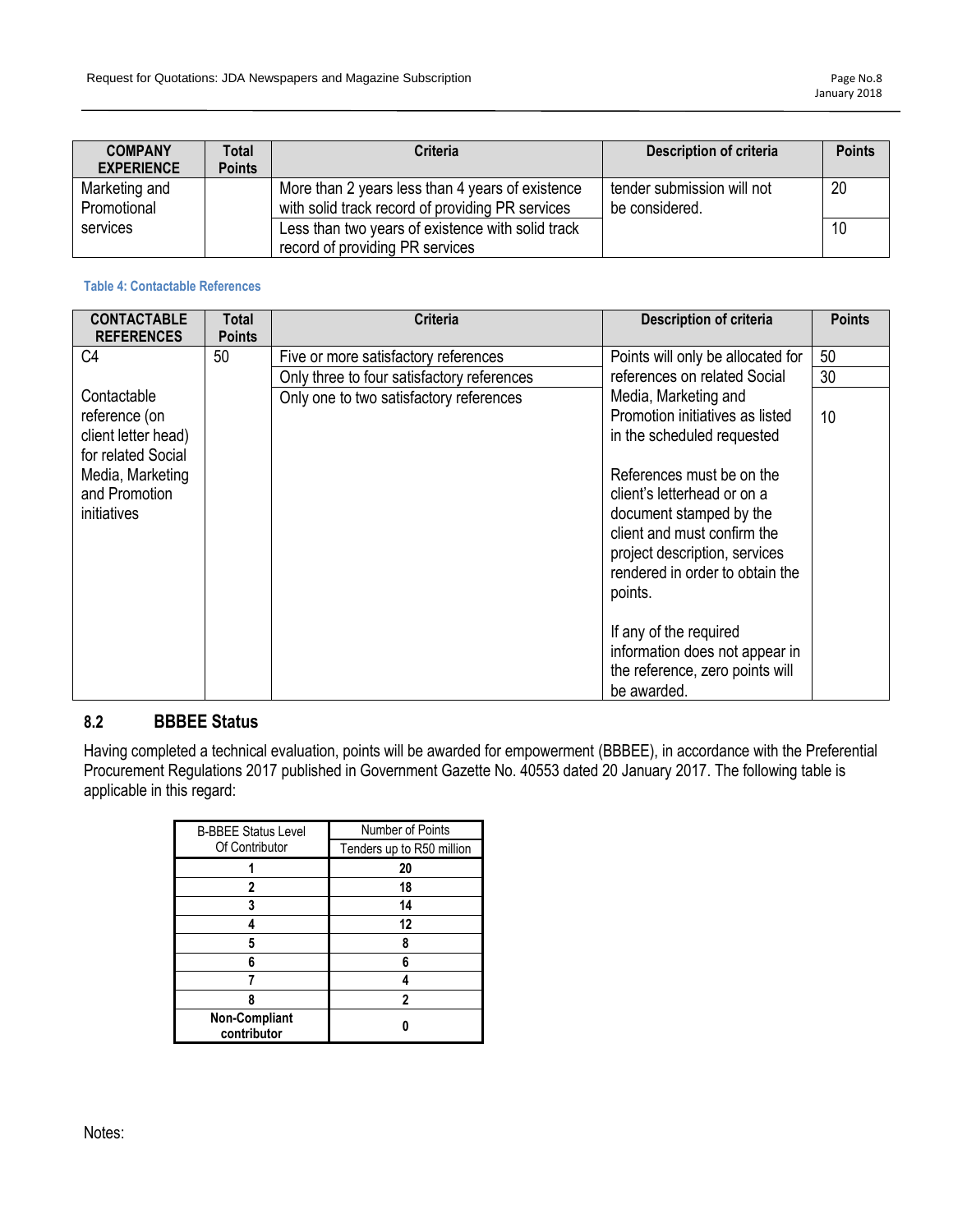- 8.2.1 "B-BBEE status level of contributor" means the B-BBEE status received by a measured entity based on its overall performance using the relevant scorecard contained in the Codes of Good Practice on Black Economic Empowerment, issued in terms of section 9(1) of the Broad-Based Black Economic Empowerment Act (Act No.53 of 2003).
- 8.2.2 Tenderers must submit their original and valid B-BBEE status level verification certificate or a certified copy thereof, substantiating their B-BBEE rating. Certificates issued by either verification agencies accredited by the South African Accreditation System (SANAS) or by registered auditors approved by the Independent Regulatory Board for Auditors (IRBA) are acceptable.
- 8.2.3 An SMME must submit a sworn affidavit confirming the following:
	- Annual Turnover Revenue of R10 million or less; and
	- Level of Black ownership
	- Any misrepresentation in terms of bullet point above constitutes a criminal offence as set out in the B-BBEE Act as amended.
- 8.2.4 The submission of such certificates must comply with the requirements of instructions and guidelines issued by the National Treasury and be in accordance with notices published by the Department of Trade and Industry in the Government Gazette.
- 8.2.5 A trust, consortium or joint venture will qualify for points for their B-BBEE status level as a legal entity, provided that the entity submits their B-BBEE status level certificate.
- 8.2.6 A trust, consortium or joint venture will qualify for points for their B-BBEE status level as an unincorporated entity, provided that the entity submits their consolidated B-BBEE scorecard as if they were a group structure and that such a consolidated B-BBEE scorecard is prepared for every separate tender.
- 8.2.7 A person will not be awarded points for B-BBEE status level if it is indicated in the tender documents that such a tenderer intends sub-contracting more than 25% of the value of the contract to any other enterprise that does not qualify for at least the points that such a tenderer qualifies for.
- 8.2.8 A person awarded a contract will not be permitted to sub-contract more than 25% of the value of the contract to any other enterprise that does not have an equal or higher B-BBEE status level than the person concerned.

# **8.3 Price and Empowerment**

Having completed a technical evaluation, the procedure for the evaluation of technically qualifying tenders is Method 2 (Price and Preferences). The Preference Point System assigns a score to each tenderer based on the tender price and on the tenderer's BBBEE status. These scores are combined to determine an overall score for the tender. The tender with the highest score will be considered for acceptance.

The Preference Point System will be applied as follows:

- 80 points are assigned to price
- Up to 20 points are assigned to BBBEE status per the table under item 6.2

# The total preference points for a tender are calculated with the formula

# **PP = P<sup>s</sup> + Pbee Where**

**PP** is the total number of preference points scored by the tenderer

**P<sup>s</sup>** is the points scored for the comparative price of the tenderer, and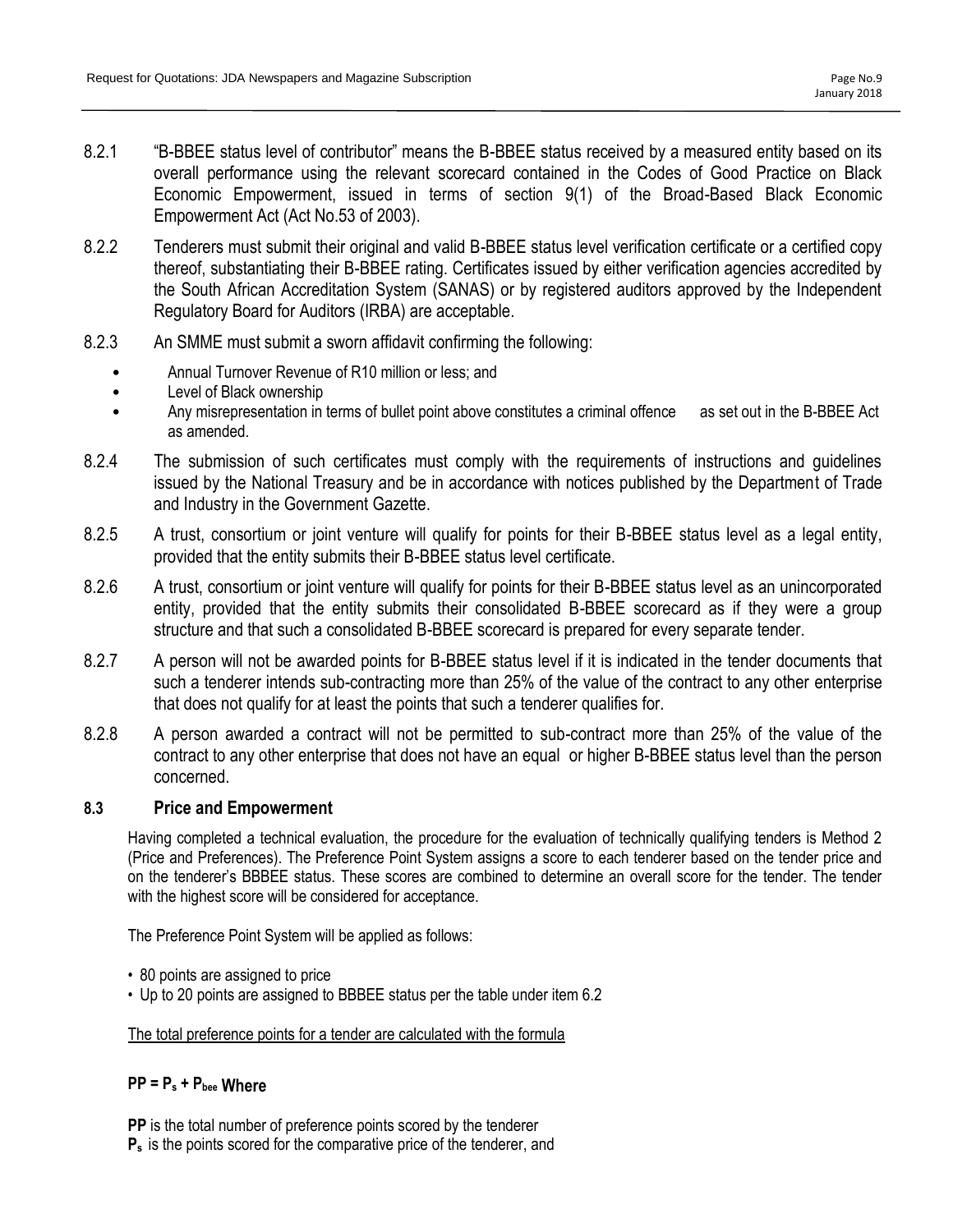**Pbee** is the number of points awarded to the tenderer based on his certified B-BBEE status level

### Formula for scoring tender price

The following formula will be used to calculate the points for price.

$$
P_s = X [1 - \frac{(Pt - P_{min})}{P_{min}}]
$$

**Where** 

**P<sup>s</sup> =** Points scored for comparative price of tender under consideration

**P<sup>t</sup> =** Comparative price of tender under consideration

**Pmin** = Comparative price of lowest acceptable tender

**X = Points** assigned to price

# **9. CLOSING DATE, TIME AND VENUE FOR SUBMISSIONS**

The words JDA Newspaper and Magazine Subscription must be written / typed clearly on the envelope. The envelope must be deposited in the tender box at the Johannesburg Development Agency, Ground Floor, The Bus Factory, 3 Helen Joseph Street (formerly known as President) and Newtown only between the hours of 08H00 and 12H00.

# **The RFQ closes at 12h00 on 02 February 2018.**

NO LATE / TELEPHONIC / FAXED / POSTAL TENDERS WILL BE ACCEPTED OR CONSIDERED.

The Johannesburg Development Agency's selection of qualifying tenders shall be in the Johannesburg Development Agency's sole discretion and shall be final. The Johannesburg Development Agency does not bind itself to accept any particular Tender and no correspondence will be entered into.

Queries can be addressed in writing to: Nomalizo Xabana E-mail[: nxabana@jda.org.za](mailto:nxabana@jda.org.za)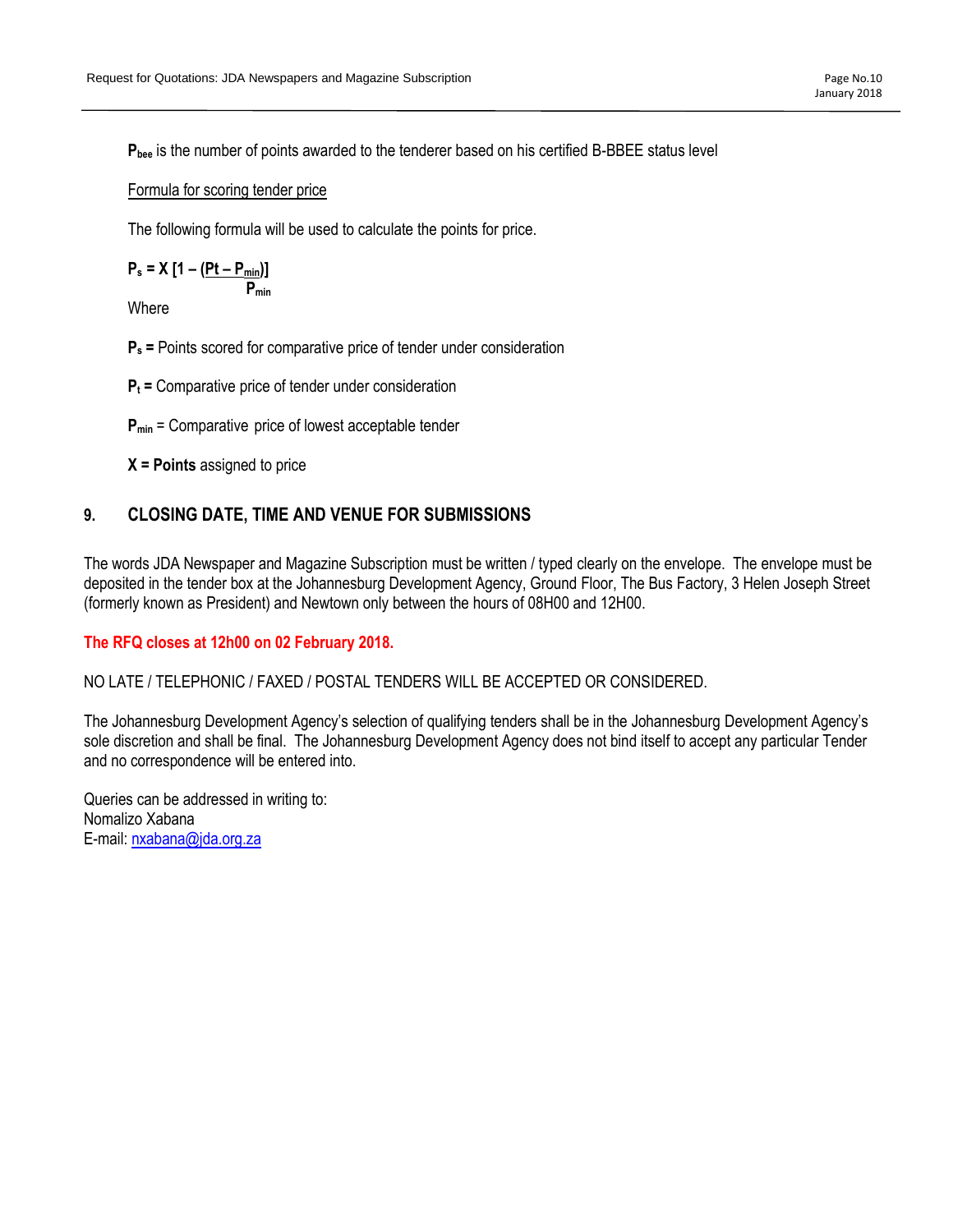# **ANNEXURE A: BUSINESS DECLARATION**

| <b>Company/enterprise Income</b><br>(Insert personal income tax number if a one person business and personal income tax numbers of all partners if a<br>partnership) |
|----------------------------------------------------------------------------------------------------------------------------------------------------------------------|
|                                                                                                                                                                      |
|                                                                                                                                                                      |
| 1.<br><b>Type of firm</b>                                                                                                                                            |
| $\Box$ Partnership                                                                                                                                                   |
| $\Box$ One person business/sole trader                                                                                                                               |
| $\Box$ Close corporation                                                                                                                                             |
| $\Box$ Public company                                                                                                                                                |
| $\Box$ Private company                                                                                                                                               |
| (Tick one box)                                                                                                                                                       |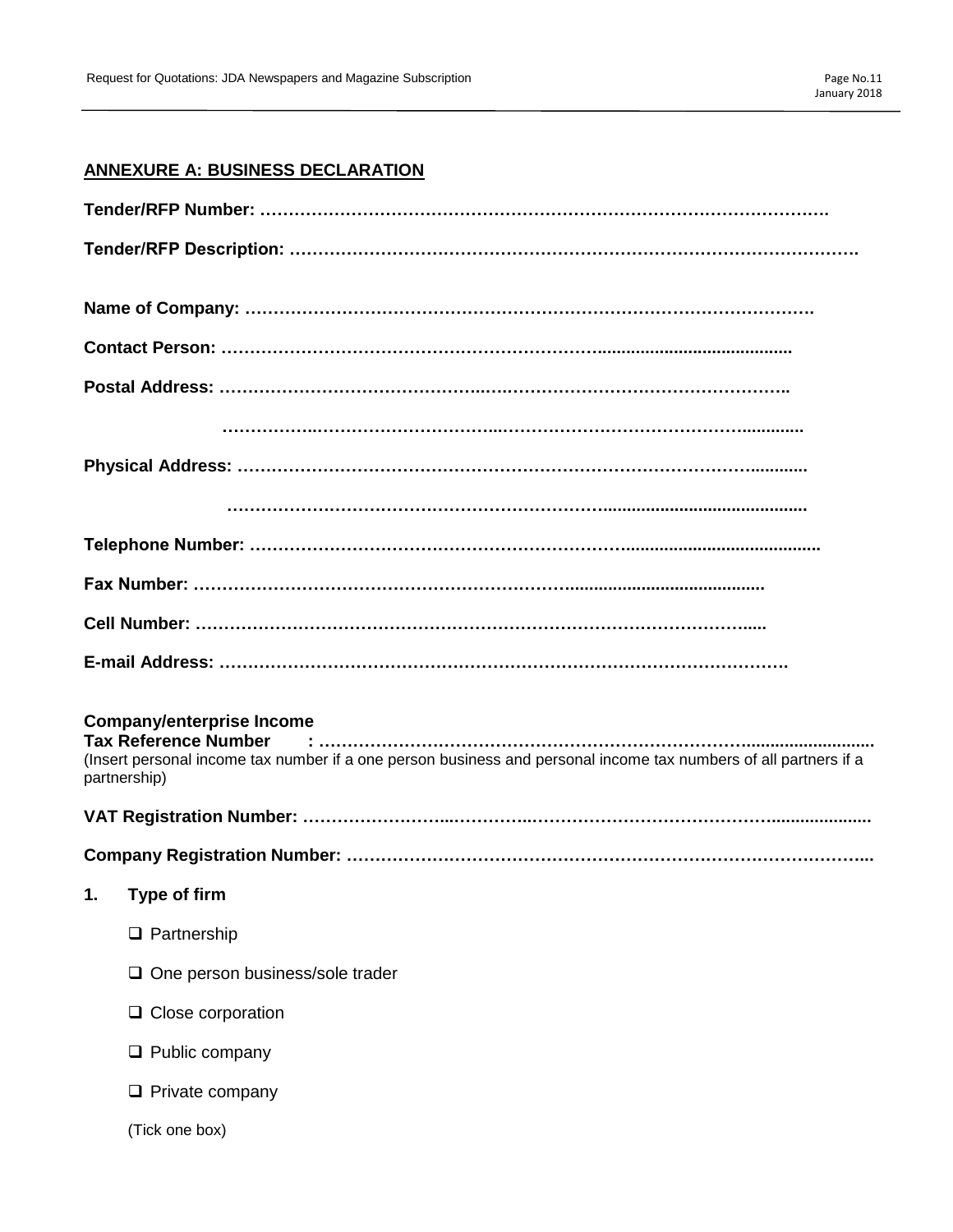### **2. Principal business activities**

- **3. Total number of years company has been in business: .…………………………..……………….**
- **4. Detail all trade associations/professional bodies in which you have membership**

**……………………………………………………………………………………………………………...………… …………………………………………………………………………………………………................................ ………………………………………………………………………………………………………………………...**

- **5. Did the firm exist under a previous name?**
	- □ Yes  $\Box$  No

(Tick one box)

**If yes, what was its previous name? ………………….……………………..…………………………….**

**6. How many permanent staff members are employed by the firm:**

**Full Time : ……………………. Part Time : …………………….**

**7. In the case of a firm which renders services for different disciplines, how many permanent staff members are employed by the firm in the discipline for which you are tendering:**

| Full Time | . |
|-----------|---|
| Part Time |   |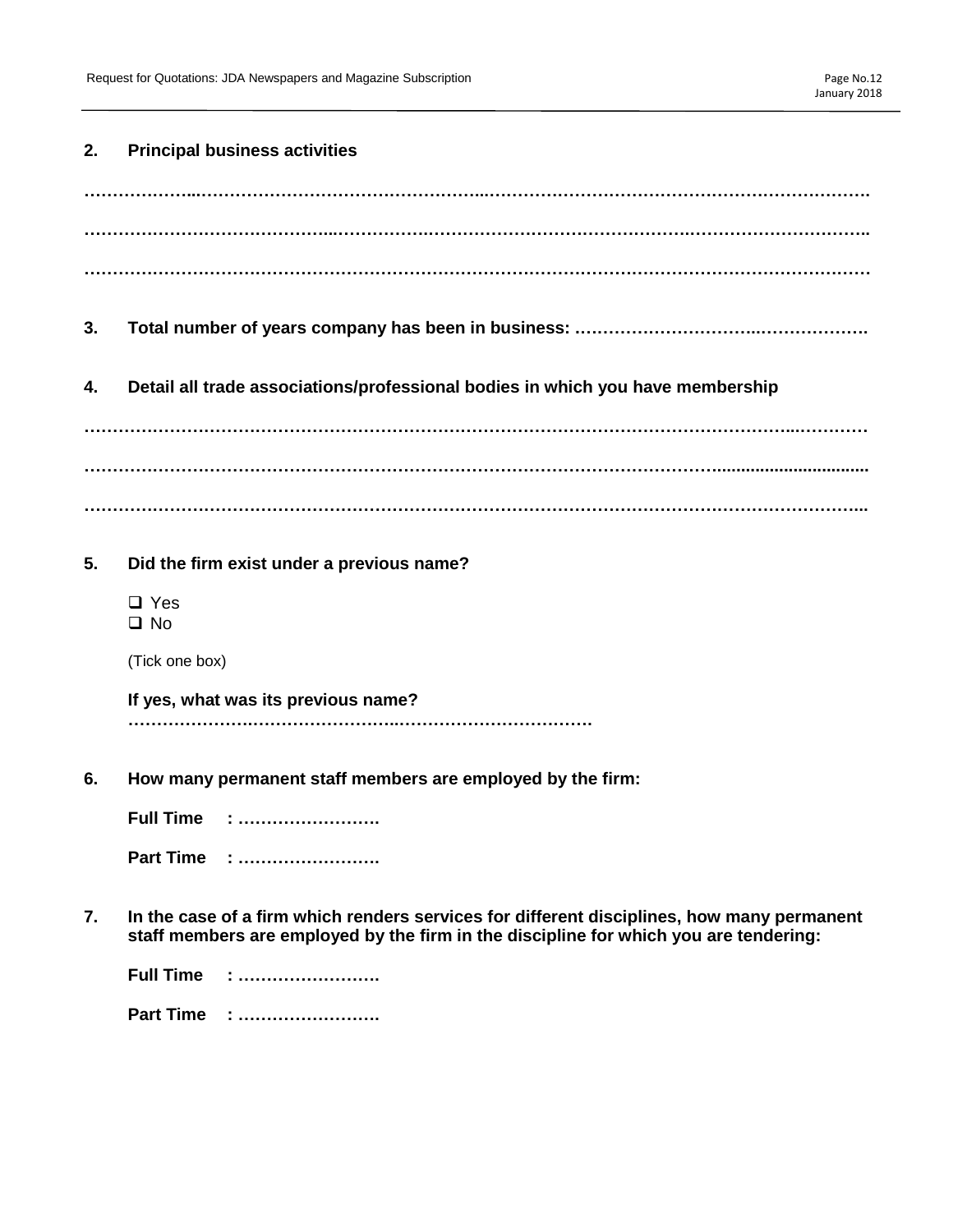**8. What is the enterprise's annual turnover for the last three years and what is the estimated turnover of current commitments.**

| R | Year         |
|---|--------------|
| R | Year         |
| R | <b>Year </b> |

**9. List all contracts which your company is engaged in and have not yet completed:**

| <b>CONTRACT</b><br><b>DESCRIPTION</b> | <b>LOCATION</b> | <b>COMPANY/</b><br><b>EMPLOYER</b> | <b>PROJECT</b><br><b>VALUE</b> | <b>ESTIMATED</b><br><b>FEES</b> | <b>EXPECTED</b><br><b>COMPLETION</b><br>(MONTH &<br>YEAR) |
|---------------------------------------|-----------------|------------------------------------|--------------------------------|---------------------------------|-----------------------------------------------------------|
|                                       |                 |                                    |                                |                                 |                                                           |
|                                       |                 |                                    |                                |                                 |                                                           |
|                                       |                 |                                    |                                |                                 |                                                           |
|                                       |                 |                                    |                                |                                 |                                                           |
|                                       |                 |                                    |                                |                                 |                                                           |
|                                       |                 |                                    |                                |                                 |                                                           |
|                                       |                 |                                    |                                |                                 |                                                           |
|                                       |                 |                                    |                                |                                 |                                                           |
|                                       |                 |                                    |                                |                                 |                                                           |
|                                       |                 |                                    |                                |                                 |                                                           |

### **10. Banking details**

I/We hereby request and authorise you to pay any amounts which may accrue to me/us to the credit of my/our account with the mentioned bank.

I/We understand that the credit transfers hereby authorised will be processed by computer through a system known as the *"ACB Electronic Fund Transfer Service"* and

I/We also understand that no additional advice of payment will be provided by my/our bank, but details of each payment will be printed on my/our bank statement or any accompanying voucher.

This authority may be cancelled by me/us giving **30 days**' notice in writing.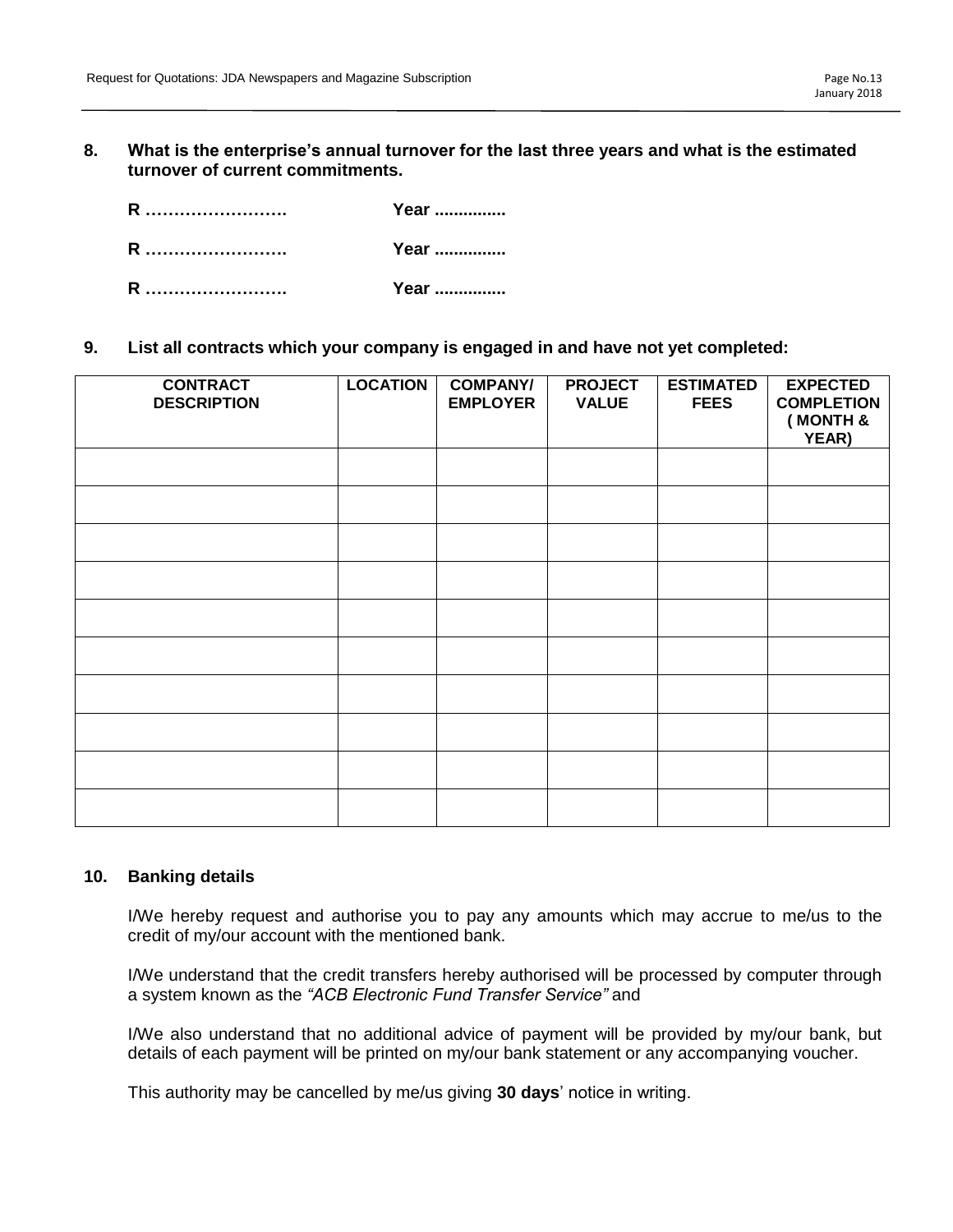| <b>BANK</b>                                 |  |
|---------------------------------------------|--|
| <b>BRANCH</b>                               |  |
| <b>BRANCH CODE</b><br><b>ACCOUNT NUMBER</b> |  |
| <b>ACCOUNT HOLDER</b>                       |  |
| <b>TYPE OF ACCOUNT</b>                      |  |
| <b>CONTACT PERSON</b>                       |  |
| <b>CONTACT NUMBER</b>                       |  |

### **PLEASE INCLUDE ORIGINAL SIGNED AND STAMPED LETTER FROM THE BANK CONFIRMING THE COMPANY'S BANKING DETAILS, PHOTOSTAT COPIES AND LETTERS BEARING ELECTRONIC SIGNATURES WILL NOT BE ACCEPTABLE.**

**The undersigned, who warrants that he/she is duly authorised to do so on behalf of the company, affirms that the information furnished in response to this request for proposal is true and correct:**

| <b>SIGNATURE</b>    |  |  |  |  |
|---------------------|--|--|--|--|
| <b>NAME IN FULL</b> |  |  |  |  |
| <b>CAPACITY</b>     |  |  |  |  |
|                     |  |  |  |  |
| <b>DATE</b>         |  |  |  |  |

**COMPANY STAMP**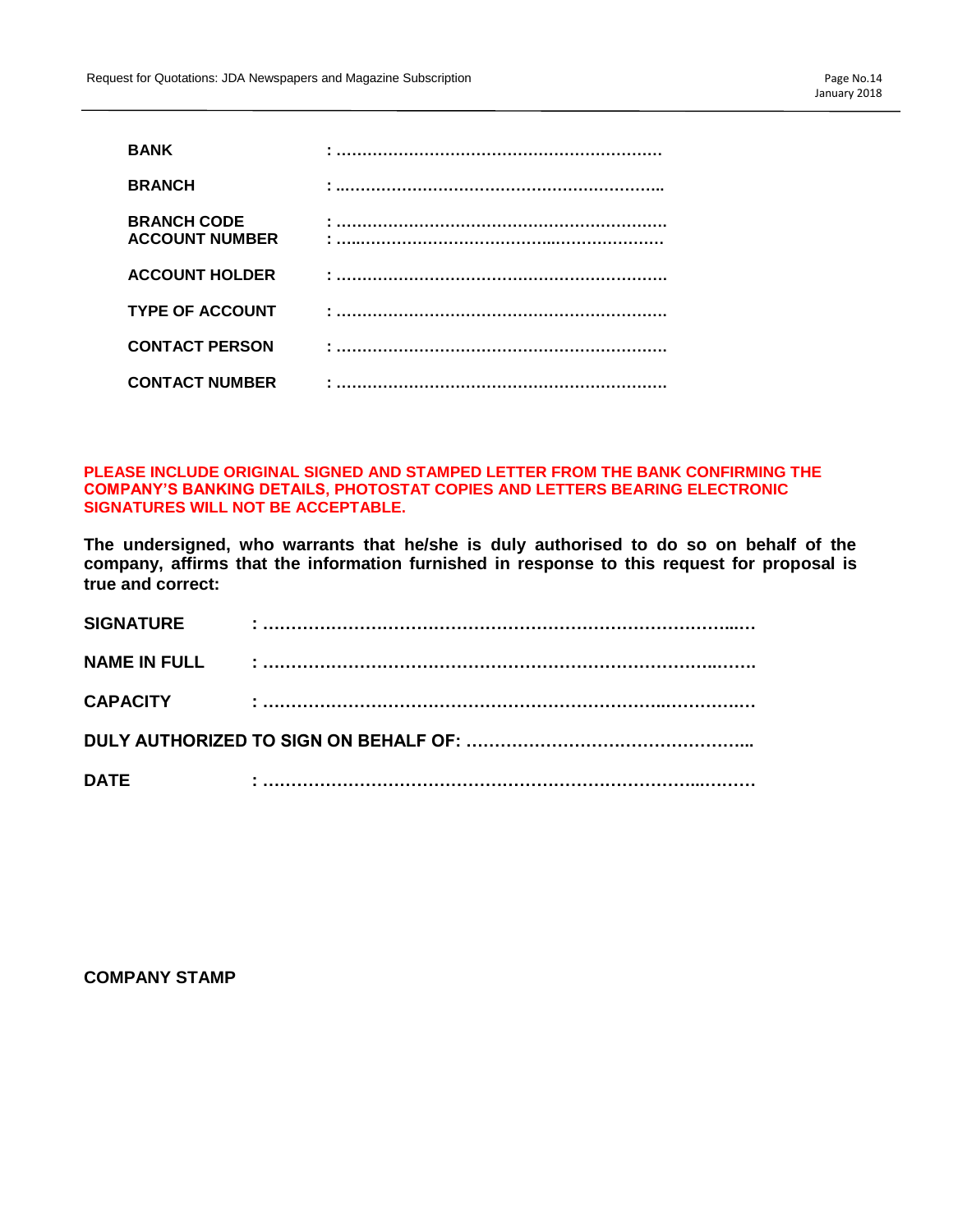# **ANNEXURE B: DECLARATION OF INTEREST**

- 1. No bid will be accepted from persons in the service of the state\*.
- 2. Any person, having a kinship with persons in the service of the state, including a blood relationship, may make an offer or offers in terms of this invitation to bid. In view of possible allegations of favouritism, should the resulting bid, or part thereof, be awarded to persons connected with or related to persons in service of the state, it is required that the bidder or their authorised representative declare their position in relation to the evaluating/adjudicating authority.
- 3. In order to give effect to the above, the following questionnaire must be completed and submitted with the bid.

| 3.1 |                                                                                                                                                                         |          |
|-----|-------------------------------------------------------------------------------------------------------------------------------------------------------------------------|----------|
| 3.2 |                                                                                                                                                                         |          |
| 3.3 |                                                                                                                                                                         |          |
| 3.4 |                                                                                                                                                                         |          |
| 3.5 |                                                                                                                                                                         |          |
| 3.6 |                                                                                                                                                                         |          |
| 3.7 | The names of all directors / trustees / shareholders / members, their individual identity numbers and state<br>employee numbers must be indicated in paragraph 4 below. |          |
| 3.8 | Are you presently in the service of the state*                                                                                                                          | YES / NO |
|     | If yes, furnish particulars                                                                                                                                             |          |
|     |                                                                                                                                                                         |          |
|     |                                                                                                                                                                         |          |
| 3.9 | Have you been in the service of the state for the past twelve months?                                                                                                   | YES / NO |
|     | If yes, furnish particulars                                                                                                                                             |          |
|     |                                                                                                                                                                         |          |
|     |                                                                                                                                                                         |          |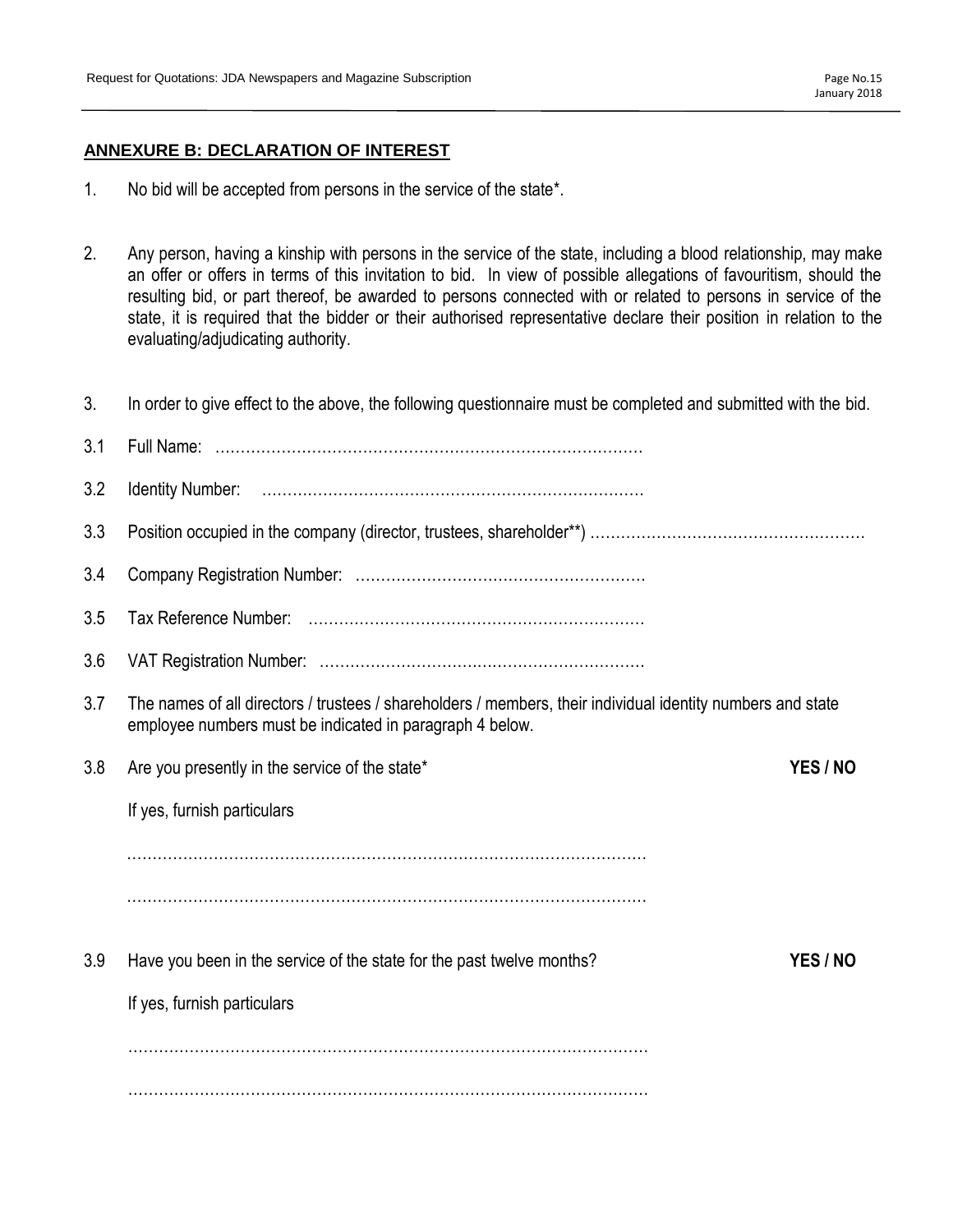3.10 Do you, have any relationship (family, friend, other) with persons in the service of the state and who may be involved with the evaluation and or adjudication of this bid? **YES / NO** If yes, furnish particulars ………………………………………………………………………………………… ………………………………………………………………………………………… 3.11 Are you, aware of any relationship (family, friend, other) between any other bidder and any persons in the service of the state who may be involved with the evaluation and or adjudication of this bid? **YES / NO** If yes, furnish particulars ………………………………………………………………………………………… ………………………………………………………………………………………… 3.12 Are any of the company's directors, trustees, managers, principle shareholders or stakeholders in service of the state? **YES / NO** If yes, furnish particulars ………………………………………………………………………………………… ………………………………………………………………………………………… 3.13 Are any spouse, child or parent of the company's directors, trustees, managers, principle shareholders or stakeholders in service of the state? **YES / NO** If yes, furnish particulars ………………………………………………………………………………………… ………………………………………………………………………………………… 3.14 Do you or any of the directors, trustees, managers, principle shareholders or stakeholders of this company have any interest in any other related companies or businesses whether or not they are bidding for this contract? **YES / NO** If yes, furnish particulars ………………………………………………………………………………………… …………………………………………………………………………………………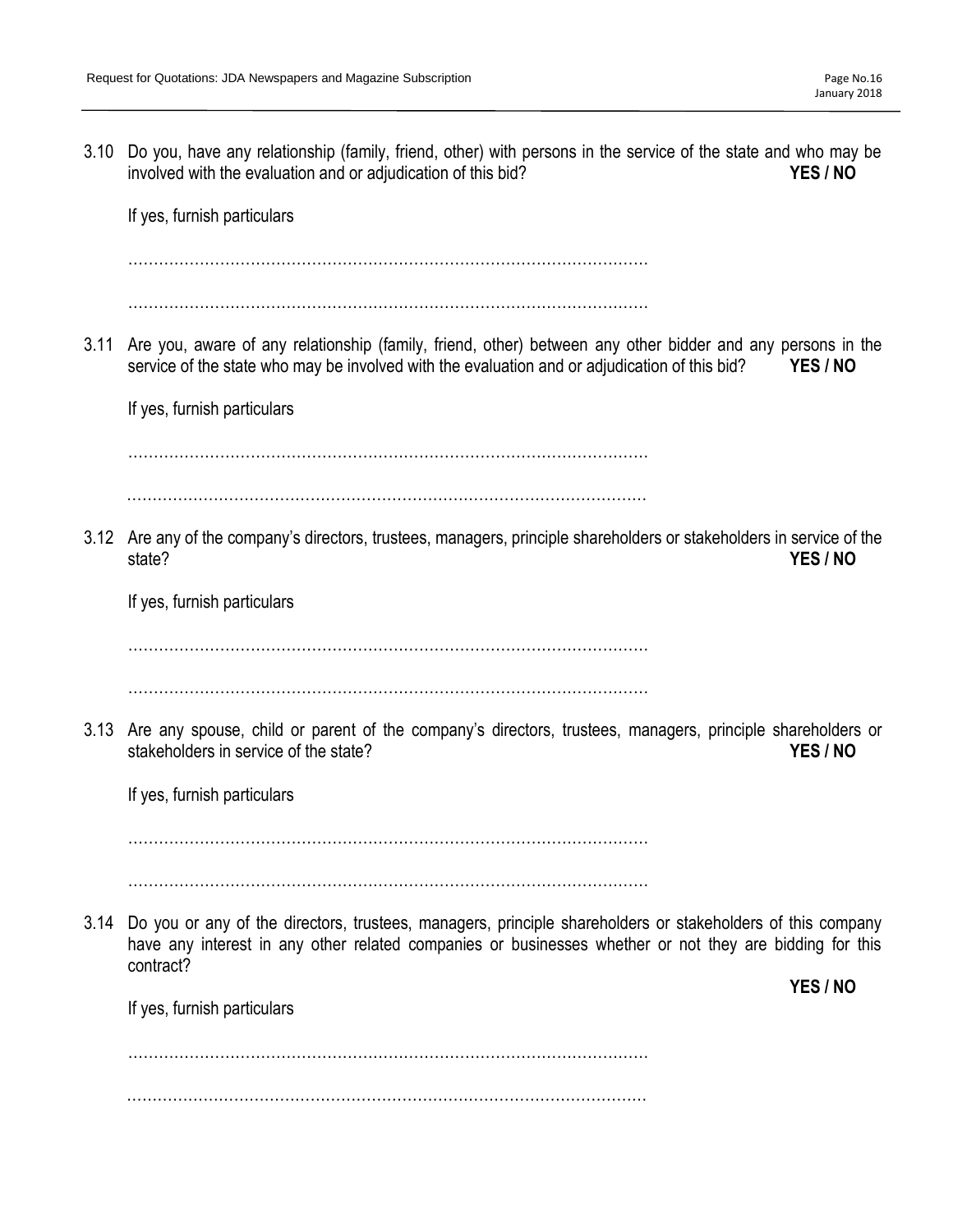4. Full details of directors / trustees / members / shareholders.

| <b>FULL NAME</b> | <b>IDENTITY NUMBER</b> | <b>STATE EMPLOYEE NUMBER</b> |
|------------------|------------------------|------------------------------|
|                  |                        |                              |
|                  |                        |                              |
|                  |                        |                              |
|                  |                        |                              |
|                  |                        |                              |
|                  |                        |                              |
|                  |                        |                              |
|                  |                        |                              |
|                  |                        |                              |

# **CERTIFICATION**

**I, THE UNDERSIGNED (FULL NAME**)

…………………………………………………………………...……………………

**CERTIFY THAT THE INFORMATION FURNISHED ON THIS DECLARATION FORM IS TRUE AND CORRECT.** 

**I ACCEPT THAT, IN ADDITION TO CANCELLATION OF A CONTRACT, ACTION MAY BE TAKEN AGAINST ME SHOULD THIS DECLARATION PROVE TO BE FALSE.** 

| Signature                                                                                                                                                               | Position |
|-------------------------------------------------------------------------------------------------------------------------------------------------------------------------|----------|
|                                                                                                                                                                         |          |
| Name of Bidder                                                                                                                                                          | Date     |
| $\star$<br>MSCM Regulations: "in the service of the state" means to be -<br>(a) a member of $-$<br>any municipal council;<br>(i)<br>(ii) any provincial legislature; or |          |

- (ii) any provincial legislature; or
- (iii) the national Assembly or the national Council of provinces;
- (b) a member of the board of directors of any municipal entity;
- (c) an official of any municipality or municipal entity;
- (d) an employee of any national or provincial department, national or provincial public entity or constitutional institution within the meaning of the Public Finance Management Act, 1999 (Act No.1 of 1999);
- (e) a member of the accounting authority of any national or provincial public entity; or
- (f) an employee of Parliament or a provincial legislature.
- \*\* "Stakeholder' means a person who owns shares in the company and is actively involved in the management of the company or business and exercises control over the company.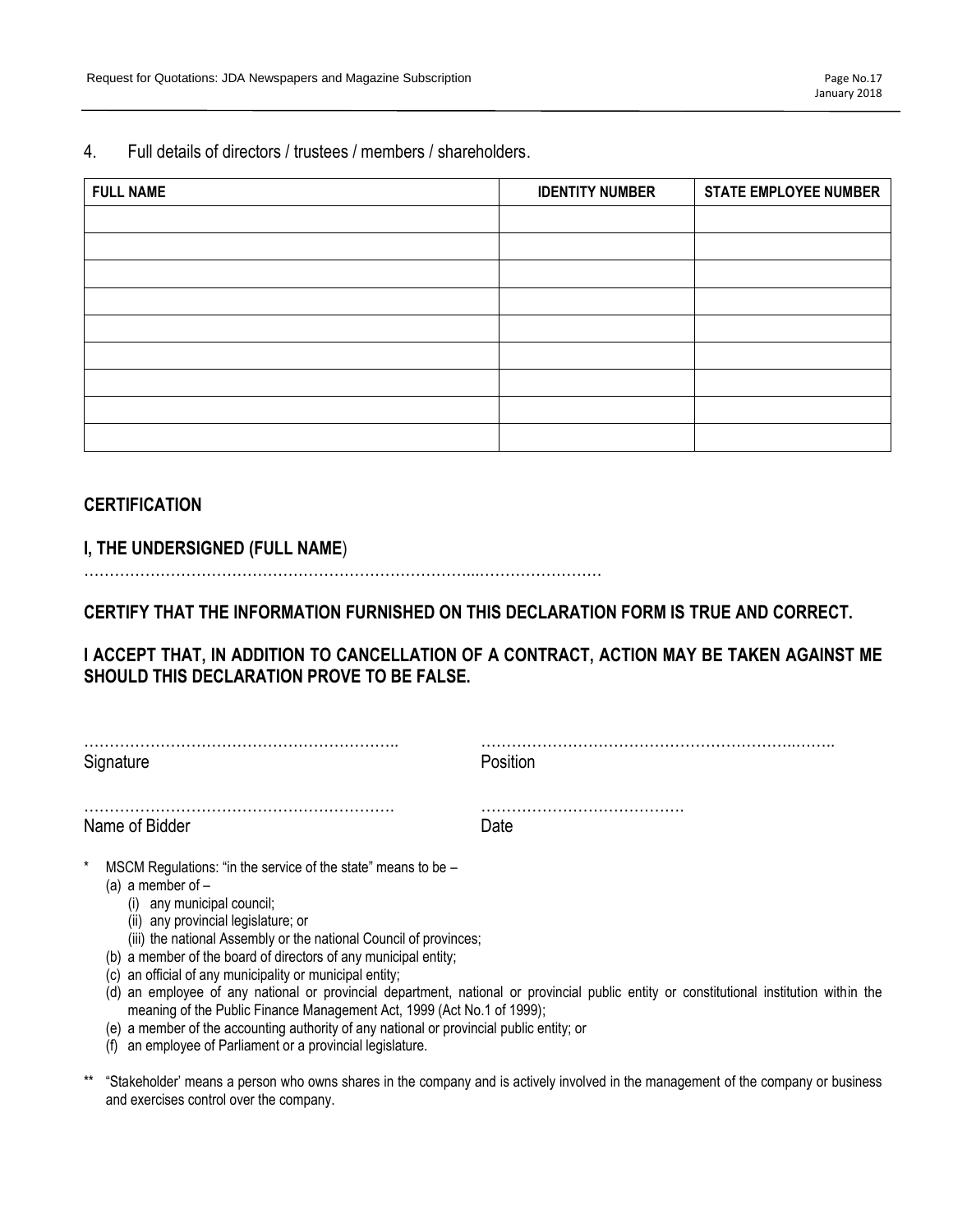# **ANNEXURE C: DECLARATION OF BIDDER'S PAST SUPPLY CHAIN MANAGEMENT PRACTICES**

- 1 This Municipal Bidding Document must form part of all bids invited.
- 2 It serves as a declaration to be used by municipalities and municipal entities in ensuring that when goods and services are being procured, all reasonable steps are taken to combat the abuse of the supply chain management system.
- 3 The bid of any bidder may be rejected if that bidder, or any of its directors have:
	- a. abused the municipality's / municipal entity's supply chain management system or committed any improper conduct in relation to such system;
	- b. been convicted for fraud or corruption during the past five years;
	- c. willfully neglected, reneged on or failed to comply with any government, municipal or other public sector contract during the past five years; or
	- d. been listed in the Register for Tender Defaulters in terms of section 29 of the Prevention and Combating of Corrupt Activities Act (No 12 of 2004).
- 4 In order to give effect to the above, the following questionnaire must be completed and submitted with the bid.

| <b>Item</b> | <b>Question</b>                                                                                                                                                                                                                                                                                                                                                                                                                                   | Yes | N <sub>0</sub>        |
|-------------|---------------------------------------------------------------------------------------------------------------------------------------------------------------------------------------------------------------------------------------------------------------------------------------------------------------------------------------------------------------------------------------------------------------------------------------------------|-----|-----------------------|
| 4.1         | Is the bidder or any of its directors listed on the National Treasury's database<br>as a company or person prohibited from doing business with the public<br>sector?<br>(Companies or persons who are listed on this database were informed in<br>writing of this restriction by the National Treasury after the audi alteram<br>partem rule was applied).                                                                                        | Yes | No<br><b>Contract</b> |
| 4.1.1       | If so, furnish particulars:                                                                                                                                                                                                                                                                                                                                                                                                                       |     |                       |
| 4.2         | Is the bidder or any of its directors listed on the Register for Tender Defaulters<br>in terms of section 29 of the Prevention and Combating of Corrupt Activities<br>Act (No 12 of 2004)?<br>(To access this Register enter the National Treasury's website,<br>www.treasury.gov.za, click on the icon "Register for Tender Defaulters"<br>or submit your written request for a hard copy of the Register to<br>facsimile number (012) 3265445). | Yes | No.                   |
| 4.2.1       | If so, furnish particulars:                                                                                                                                                                                                                                                                                                                                                                                                                       |     |                       |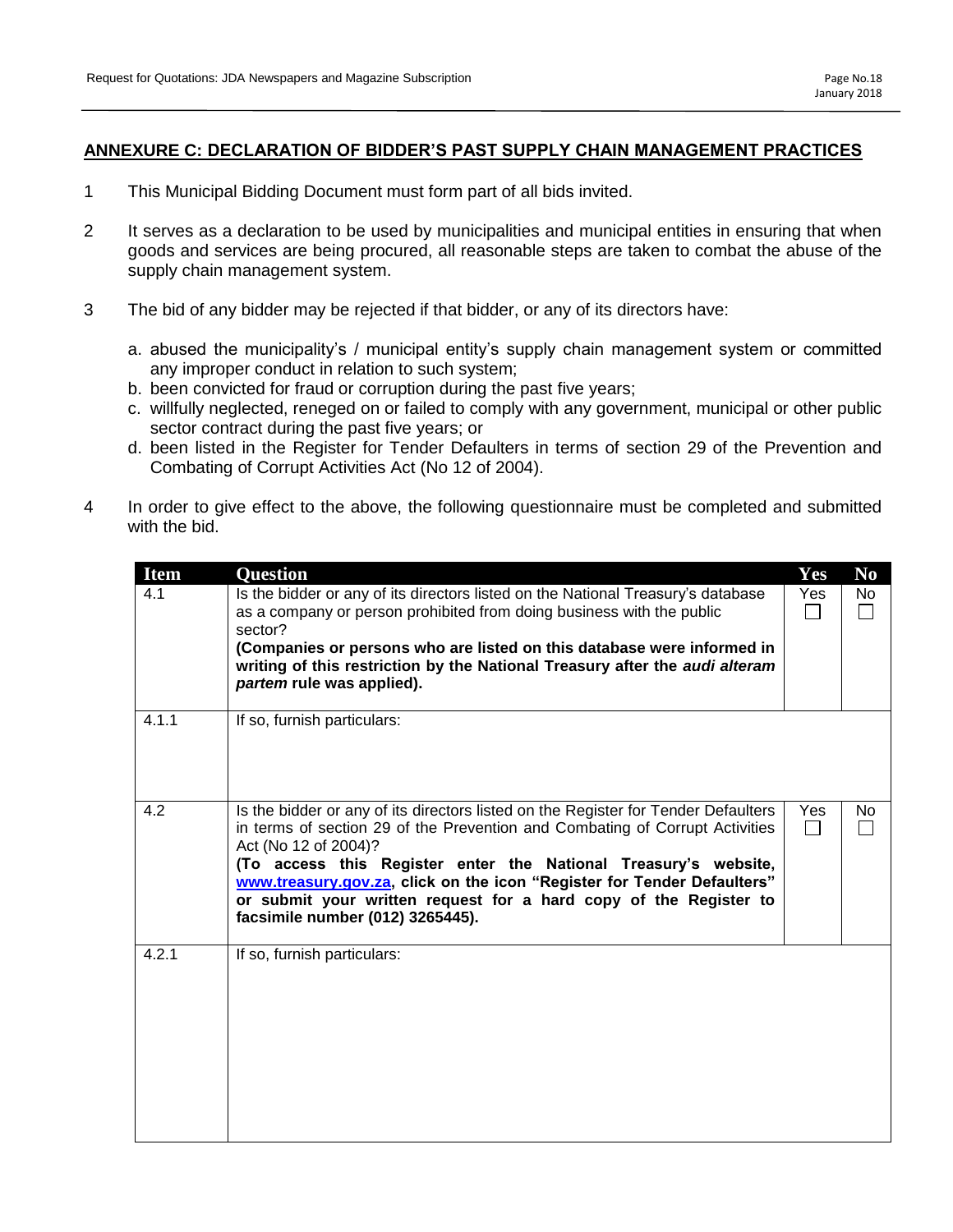| <b>Item</b><br>4.3 | <b>Ouestion</b><br>Was the bidder or any of its directors convicted by a court of law (including a<br>court of law outside the Republic of South Africa) for fraud or corruption during<br>the past five years?                              | Yes<br>Yes | N <sub>0</sub><br>No |
|--------------------|----------------------------------------------------------------------------------------------------------------------------------------------------------------------------------------------------------------------------------------------|------------|----------------------|
| 4.3.1              | If so, furnish particulars:                                                                                                                                                                                                                  |            |                      |
| 4.4                | Does the bidder or any of its directors owe any municipal rates and taxes or<br>municipal charges to the municipality / municipal entity, or to any other<br>municipality / municipal entity, that is in arrears for more than three months? | Yes<br>L   | No                   |
| 4.4.1              | If so, furnish particulars:                                                                                                                                                                                                                  |            |                      |
| 4.5                | Was any contract between the bidder and the municipality / municipal entity or<br>any other organ of state terminated during the past five years on account of<br>failure to perform on or comply with the contract?                         | Yes        | No.                  |
| 4.7.1              | If so, furnish particulars:                                                                                                                                                                                                                  |            |                      |

# **CERTIFICATION**

# **I, THE UNDERSIGNED (FULL NAME**)

…………………………………………………………………...……………………

**CERTIFY THAT THE INFORMATION FURNISHED ON THIS DECLARATION FORM IS TRUE AND CORRECT.** 

# **I ACCEPT THAT, IN ADDITION TO CANCELLATION OF A CONTRACT, ACTION MAY BE TAKEN AGAINST ME SHOULD THIS DECLARATION PROVE TO BE FALSE.**

| Signature      | Position |
|----------------|----------|
|                |          |
| Name of Bidder |          |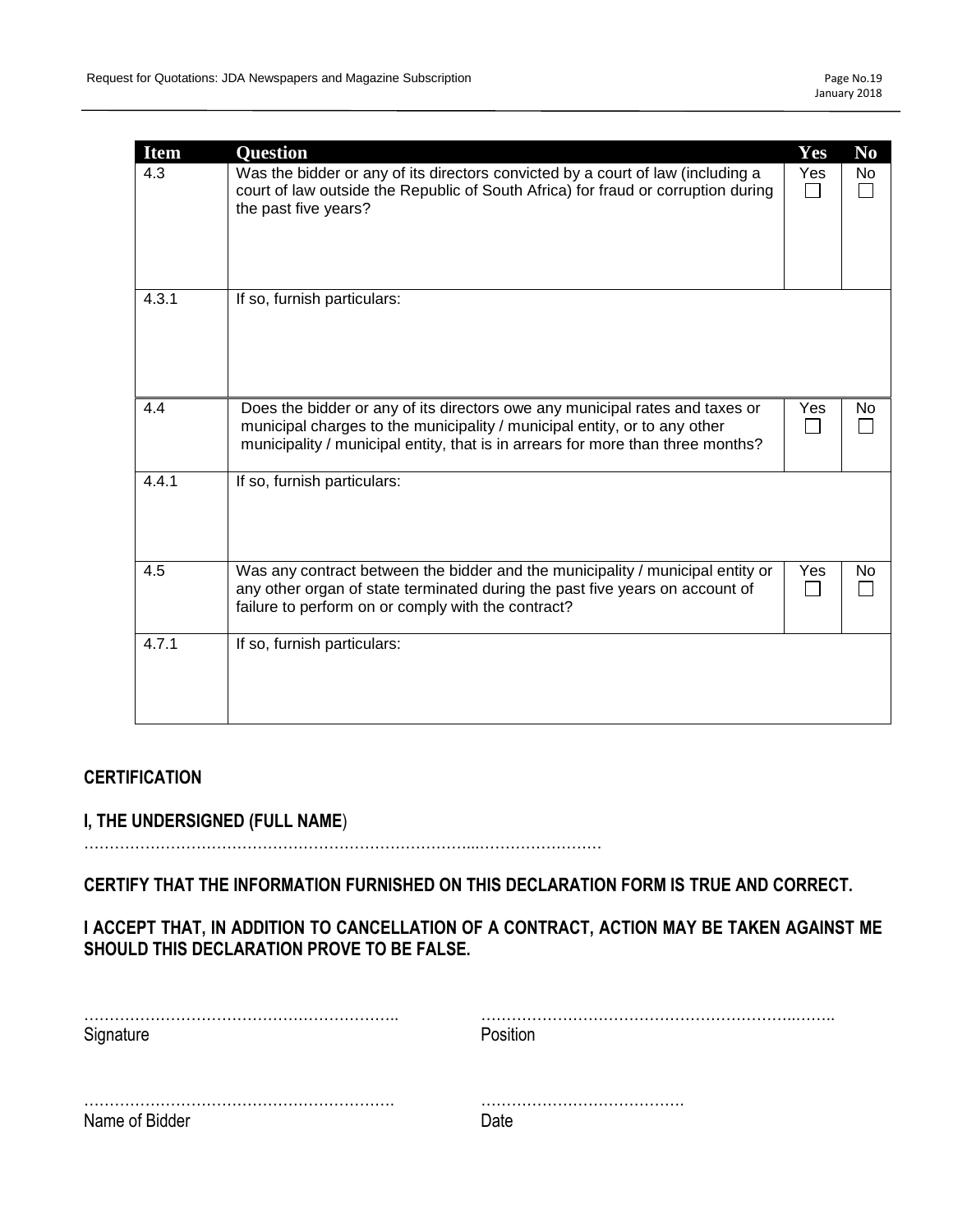# **ANNEXURE D: PARTICULARS OF CONTRACTS AWARDED BY AN ORGAN OF STATE\*\*\* DURING THE LAST 5 YEARS**

(In the event of insufficient space, kindly attach documentation)

| <b>EMPLOYER</b> | <b>ROLE</b> | <b>NATURE OF WORK</b> | <b>VALUE OF</b><br><b>WORK</b> | <b>YEAR</b><br><b>COMPLETED</b> |
|-----------------|-------------|-----------------------|--------------------------------|---------------------------------|
|                 |             |                       |                                |                                 |
|                 |             |                       |                                |                                 |
|                 |             |                       |                                |                                 |
|                 |             |                       |                                |                                 |
|                 |             |                       |                                |                                 |
|                 |             |                       |                                |                                 |
|                 |             |                       |                                |                                 |
|                 |             |                       |                                |                                 |
|                 |             |                       |                                |                                 |
|                 |             |                       |                                |                                 |
|                 |             |                       |                                |                                 |
|                 |             |                       |                                |                                 |
|                 |             |                       |                                |                                 |
|                 |             |                       |                                |                                 |
|                 |             |                       |                                |                                 |
|                 |             |                       |                                |                                 |
|                 |             |                       |                                |                                 |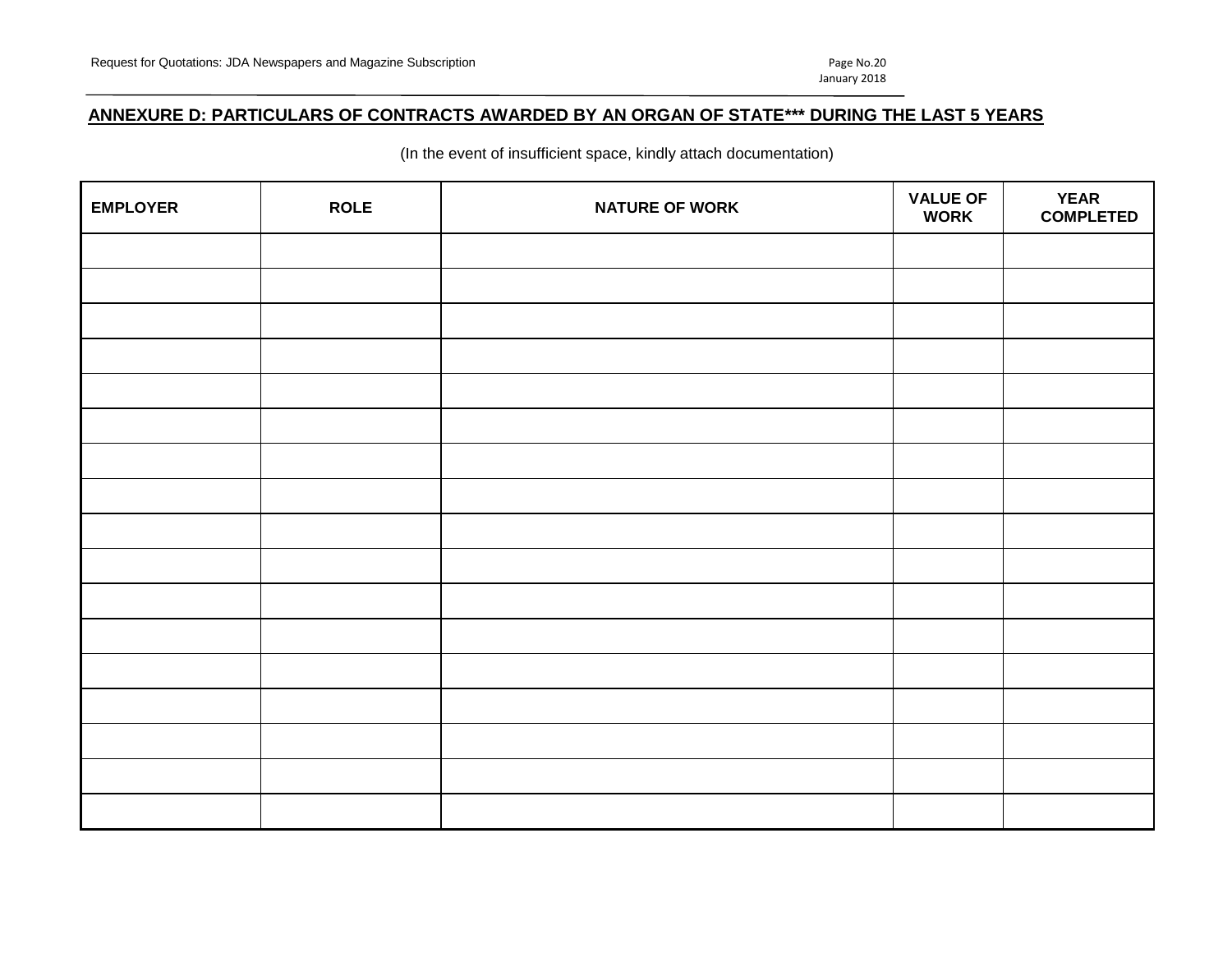January 2018

### **\*\*\* Organ of State means-**

- a) a national or provincial department:
- b) a municipality;
- c) a constitutional institution defined in the Public Finance Management Act, 1999 (Act No. 1 of 1999);
- d) Parliament;
- e) a provincial legislature;
- ◆ f) any other institution or category of institutions included in the definition of "organ of state" in section 239 of the Constitution and recognised by the [Minister](javascript:void(0);) by notice in the *Government Gazette* as an institution or category of institutions to which [this Act](javascript:void(0);) applies

…………………………………………………….. .……………………………………………………..……..

Signature **Position** *(of person authorised to sign on behalf of the organisation)*

……………………………………………………. ………………………………….

Name of Bidder **Date**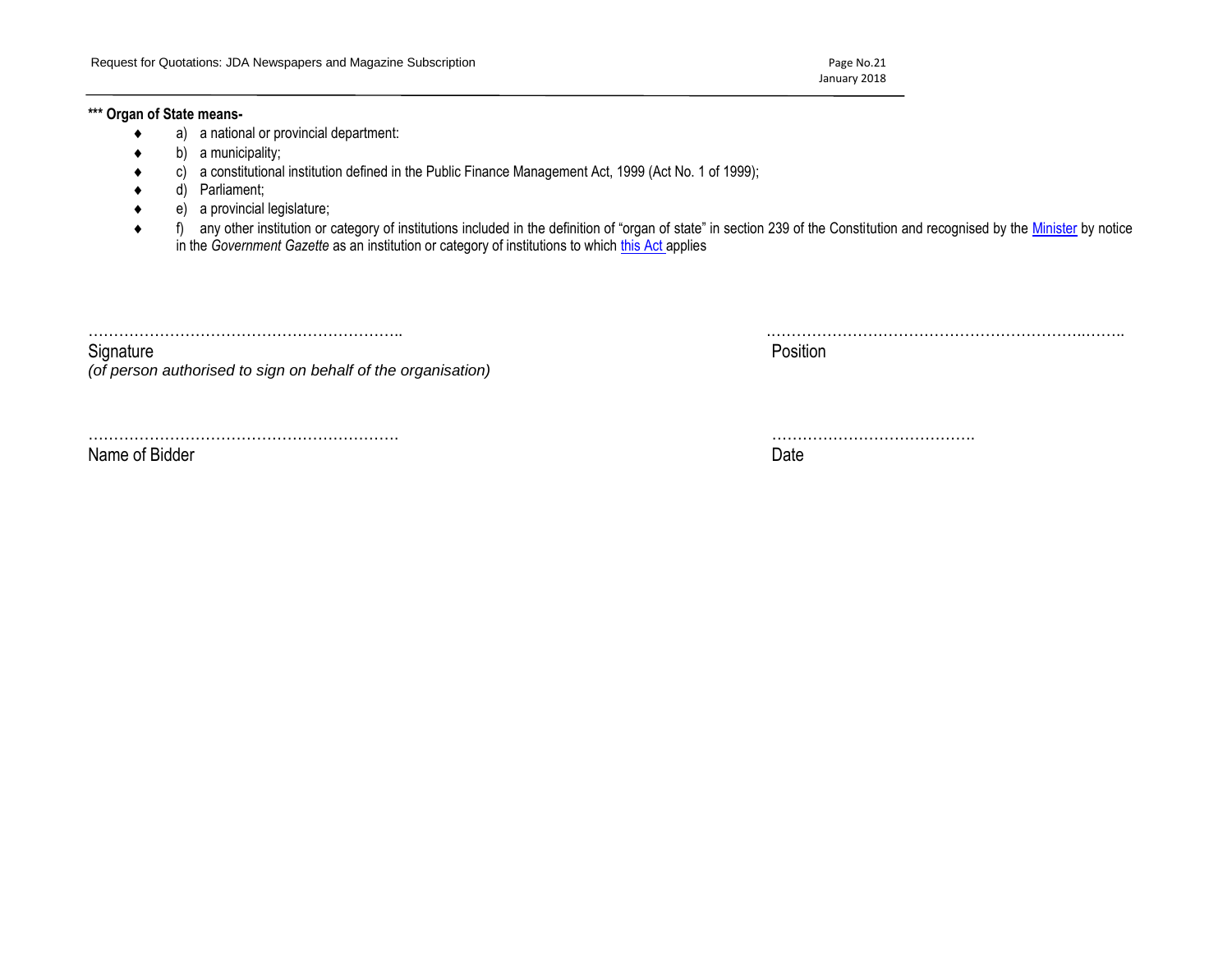# **ANNEXURE E: CERTIFICATE OF INDEPENDENT BID DETERMINATION**

I, the undersigned, in submitting the accompanying bid:

• *JDA Newspapers and Magazine Subscription*

in response to the invitation for the bid made by:

• *Johannesburg Development Agency*

do hereby make the following statements that I certify to be true and complete in every respect:

\_\_\_\_\_\_\_\_\_\_\_\_\_\_\_\_\_\_\_\_\_\_\_\_\_\_\_\_\_\_\_\_\_\_\_\_\_\_\_\_\_\_\_\_\_\_\_\_\_\_\_\_\_\_\_\_\_\_\_\_\_\_\_\_\_\_\_\_\_\_\_\_\_\_\_\_

I certify, on behalf of that:

(Name of Bidder)

- 1. I have read and I understand the contents of this Certificate;
- 2. I understand that the accompanying bid will be disqualified if this Certificate is found not to be true and complete in every respect;
- 3. I am authorized by the bidder to sign this Certificate, and to submit the accompanying bid, on behalf of the bidder;
- 4. Each person whose signature appears on the accompanying bid has been authorized by the bidder to determine the terms of, and to sign, the bid, on behalf of the bidder;
- 5. For the purposes of this Certificate and the accompanying bid, I understand that the word "competitor" shall include any individual or organization, other than the bidder, whether or not affiliated with the bidder, who:
	- (a) has been requested to submit a bid in response to this bid invitation;
	- (b) could potentially submit a bid in response to this bid invitation, based on their qualifications, abilities or experience; and
	- (c) provides the same goods and services as the bidder and/or is in the same line of business as the bidder
- 6. The bidder has arrived at the accompanying bid independently from, and without consultation, communication, agreement or arrangement with any competitor. However communication between partners in a joint venture or consortium will not be construed as collusive bidding.
- 7. In particular, without limiting the generality of paragraph 6 above, there has been no consultation, communication, agreement or arrangement with any competitor regarding:
	- (a) prices;
	- (b) geographical area where product or service will be rendered (market allocation);
	- (c) methods, factors or formulas used to calculate prices;
	- (d) the intention or decision to submit or not to submit a bid;
	- (e) the submission of a bid which does not meet the specifications and conditions of the bid; or
	- (f) bidding with the intention not to win the bid.